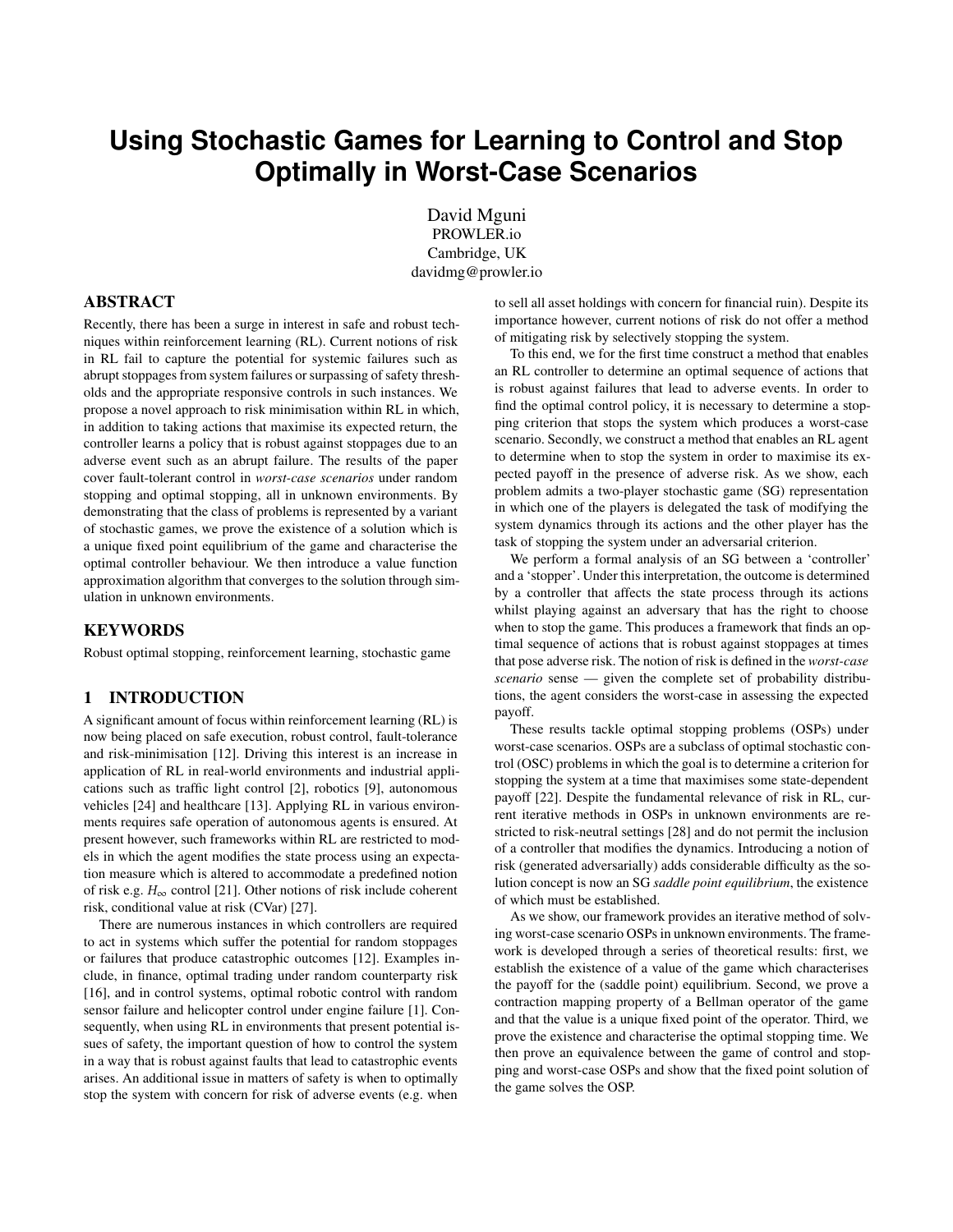Finally, using an approximate dynamic programming method, we develop a simulation-based iterative scheme that computes the optimal controls. The method applies in settings in which neither the system dynamics nor the reward function are known. Hence, the agent need only observe its realised rewards by interacting with the environment.

#### 1.1 Related Work

Presently, the coverage of FT within RL is extremely limited. In [[32\]](#page-8-9) RL is *applied* to tackle systems in which faults might occur with the occurrence of a fault incurring a large cost. Similarly, RL is applied to a problem in [\[30\]](#page-8-10) in which an RL method for Bayesian discrimination which is used to segment the state and action spaces. Unlike these methods in which infrequent faults from the environment generate negative feedback, our method uses a game-theoretic framework in order to simulate faults leading to an FT trained RL policy.

Our main results are centered around a minimax proof that establishes the existence of a value of the game. This is necessary for simulating the stopping action to induce fault-tolerance. Although minimax proofs are well-known in game theory [[11,](#page-8-11) [19](#page-8-12), [25\]](#page-8-13), replacing a player's action set with stopping times necessitates a minimax proof (which now relies on a construction of open sets) which markedly differs to the standard methods within game theory. Additionally, crucial to our analysis is the characterisation of the adversary optimal stopping time (Theorem [5.15](#page-6-0)).

A relevant framework is a two-player optimal stopping game (Dynkin game) in which each player chooses one of two actions; to stop the game or continue [\[10](#page-8-14)]. Dynkin games have generated a vast literature since the setting requires a markedly different analysis from standard stochastic game theory. In the case with one stopper and one controller such as we are concerned with, the minimax proof requires a novel construction using open sets to cope with the stopping problem for the minimax result.

Presently, the study of optimal control that combines control and stopping is limited to a few studies e.g. [[8](#page-8-15)]. Similarly, games of control and stopping have been analysed in continuous-time in specific contexts e.g. linear diffusions [\[17](#page-8-16)], geometric Brownian motion [[4](#page-8-17)] and jump-diffusions [\[3,](#page-8-18) [20](#page-8-19)]. In these analyses, all aspects of the environment are known and the controller affects the dynamics of a *continuous diffusion process*. In general, under these methods, solving these problems requires computing analytic solutions to nonlinear partial differential equations which are typically insoluble.

There is a plethora of work on OSPs in continuous and discretetime [\[22\]](#page-8-7). [\[28](#page-8-8)] use approximate dynamic programming methods to construct an iterative scheme to compute the solution of an OSP. Our results generalise existing analyses to strategic settings with both a controller and an adversarial stopper which tackles risk in OSPs.

#### 1.2 Organisation

The paper is organised as follows: in Section [2,](#page-1-0) we introduce some relevant mathematical preliminaries and give a canonical description of both the fault-tolerant RL problem and the OSP under worstcase scenarios. In Section [3](#page-2-0), we provide illustrative examples for each problem within the context of finance and RL. In Section [4,](#page-3-0)

we introduce the underlying SG framework which we use within the main theoretical analysis which we perform in Section [5.](#page-3-1) Lastly in Section [6](#page-7-2), we develop an approximate dynamic programming approach that enables the optimal controls to be computed through simulation, followed by some concluding remarks.

# <span id="page-1-0"></span>2 CANONICAL DESCRIPTION

In this setting, the state of the system is determined by a stochastic process  $\{s_t | t = 0, 1, 2, \ldots\}$  whose values are drawn from a state space  $\mathcal{S} \subseteq \mathbb{R}^p$  for some  $p \in \mathbb{N}$ . The state space is defined on a probability space  $(\Omega, \mathcal{B}, P)$ , where  $\Omega$  is the sample space,  $\mathcal{B}$  is the set of events and *P* is a map from events to probabilities. We denote by  $\mathcal{F} = (\mathcal{F}_n)_{n>0}$  the filtration over  $(\Omega, \mathcal{B}, P)$  which is an increasing family of  $\sigma$ −algebras generated by the random variables  $s_1, s_2, \ldots$ 

We operate in a Hilbert space  $\mathcal V$  of real-valued functions on  $\mathbb L_2$ , i.e. a complete<sup>[1](#page-1-1)</sup> vector space which we equip with a norm  $\|\cdot\|$ :  $\mathcal{V} \to \mathbb{R}_{>0} \times \{0\}$  given by  $||f||_{\mu} := \sqrt{\mathbb{E}_{\mu}[f^2(s)]}$  and its inner product  $\langle f, f^T \rangle_{\mu} := \mathbb{E}_{\mu} \left[ f(s) f^T(s) \right]$  where  $\mu : \mathfrak{B}(\mathbb{R}^n) \to [0, 1]$  is a probability measure. The problem occurs over a time interval [0,*K*] where  $K \in \mathbb{N} \times \{\infty\}$  is the time horizon. A **stopping time** is defined as a random variable  $\tau \in \{0, 1, 2, \ldots\}$  for which  $\{\omega \in \Omega | \tau(\omega) \leq t\} \in \mathcal{F}_t$ for any  $t \in [0, K]$  — this says that given the information generated by the state process, we can determine if the stopping criterion has occurred.

We now describe the two problems with which we are concerned that is, FT RL and OSPs under worst-case scenarios. We later prove an equivalence between the two problems and characterise the solution of each problem.

#### 2.1 Fault-Tolerant Reinforcement Learning

We concern ourselves with finding control policy that copes with abrupt system stoppages and failures at the worst times in problems. In the current setting, the reward and transition functions are assumed a priori unknown. Unlike standard methods in RL and game theory that have fixed time horizons (or purely random exit times) in the following, the process is stopped by a fictitious adversary that uses a stopping strategy to decide when to stop given its observations of the state. In order to generate an FT control, we simulate the adversarys action whilst the controller seeks to determine its optimal policy. This as we show, induces a form of control that is an FT best-response control.

A formal description is as follows: an agent exercises actions that influence the sequence of states visited by the system. At each state, the agent receives a reward which is dependent on the state. The agent's actions are selected by a policy  $\pi : \mathcal{S} \times \mathcal{A} \rightarrow [0, 1]$ which is a map from the set of states  $\delta$  and the set of actions  $\mathcal A$  to a probability. We assume that the action set is a discrete compact set and that the agent's policy  $\pi$  is drawn from a compact policy set Π. The horizon of the problem is at most *T* but the process may be terminated earlier at some (F− measurable) stopping time at which point the agent receives a terminal reward.

<span id="page-1-1"></span> $<sup>1</sup>A$  vector space is complete if it contains the limit points of all its Cauchy sequences.</sup>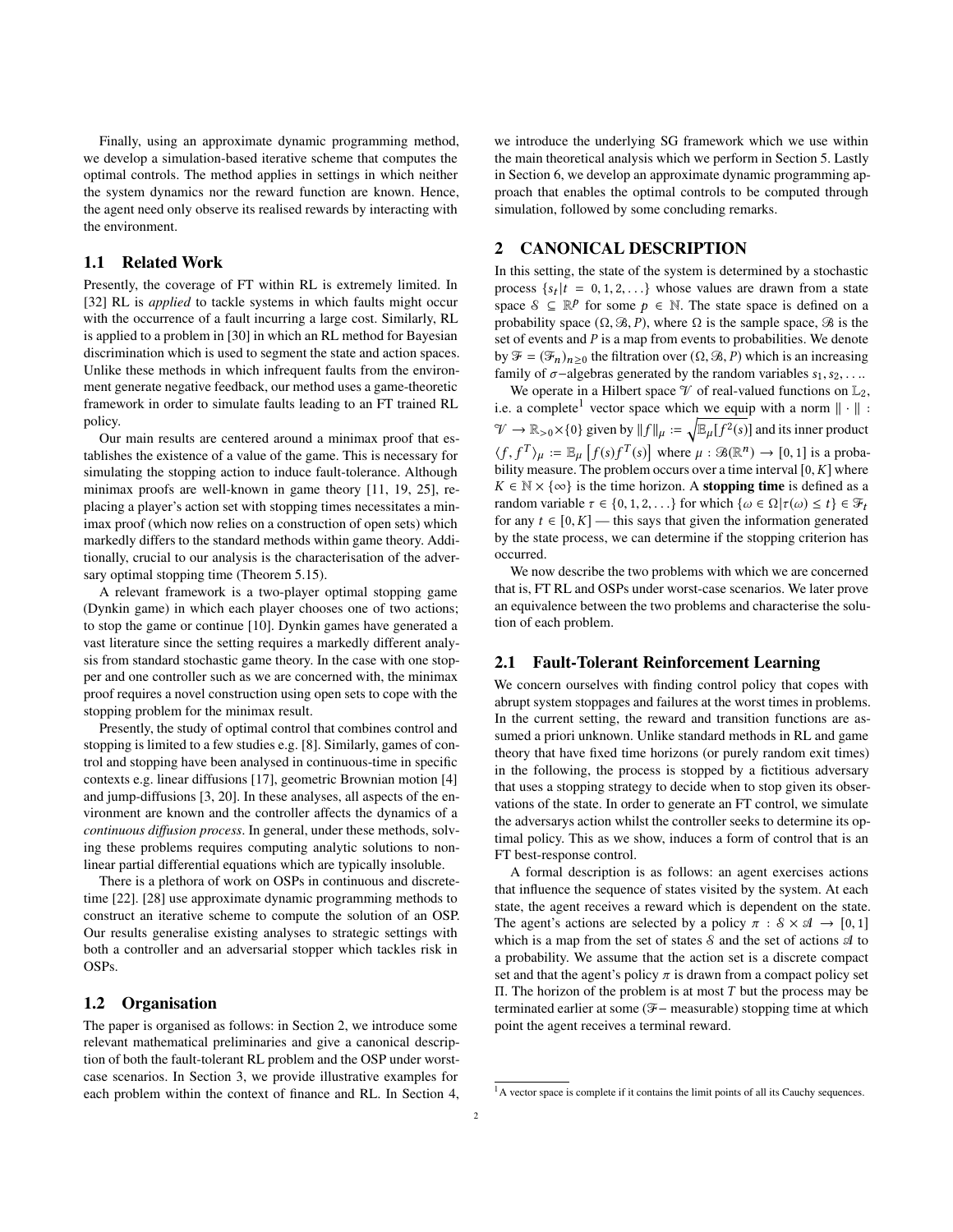The agent's performance function is given by:

$$
J^{k,\pi}[s] = \mathbb{E}\left[\sum_{t=0}^{k \wedge T} \gamma^t R(s_t, a_t) + \gamma^{k \wedge T} G(s_{k \wedge T})\middle| s_0 = s\right], \quad (1)
$$

where  $a \wedge b := \min\{a, b\}$ , E is taken w.r.t. the transition function *P* and the controller's policy  $\pi \in \Pi$ . The performance function [\(1\)](#page-2-1) consists of a **reward function**  $R : \mathcal{S} \times \mathcal{A} \rightarrow \mathbb{R}$  which quantifies the agent's immediate reward when the system transitions from one state to the next, a **bequest function**  $G : \mathcal{S} \to \mathbb{R}$  which quantifies the reward received by the agent when the system is stopped and *γ* ∈ [0, 1[, a discount factor. We assume *R* and *G* are bounded and measurable.

The problem we consider is the following:

Find  $(\hat{k}, \hat{\pi}) \in \mathcal{T} \times \Pi$  and  $J^{\hat{k}, \hat{\pi}}[s]$  s.th.

<span id="page-2-2"></span>
$$
\max_{\pi \in \Pi} \left( \min_{k \in \mathcal{T}} J^{k, \pi}[s] \right) = J^{\hat{k}, \hat{\pi}}[s], \tag{2}
$$

where the minimisation is taken pointwise and  $\mathcal{T} \subseteq \{0, 1, 2, \ldots\}$  is a set of (F−measurable) stopping times.

Hereon, we employ the following shorthand  $R(s, a) \equiv R_s^a$  for any  $s \in \mathcal{S}, a \in \mathcal{A}.$ 

The dual objective problem in [\(2\)](#page-2-2) consists of finding both a stopping time that minimises *J* and an optimal policy that maximises *J*. By considering the tasks as being delegated to two individual *players*, the problem becomes an SG. The SG occurs between a 'controller' that seeks to maximise *J* by manipulating state visitations through its actions and an adversary or 'stopper' that chooses a time to stop the process to minimise *J* (i.e. at the worst possible time). The structure of the game combines an OSP and a Markov decision process (MDP). We consider a setting in which neither player has up-front knowledge of the transition model or objective function but each only observes their realised rewards.

#### 2.2 Robust Optimal Stopping

The second problem we consider is robust optimal stopping. In OSPs, the goal is to determine a criterion for stopping the system at a time that maximises some state-dependent payoff. OSPs are ubiquitous in finance e.g. for options pricing [[23\]](#page-8-20) and in economics for characterising optimal market entry/exit strategies [[18\]](#page-8-21). OSPs are closely related to multi-armed bandits and clinical trials [\[15\]](#page-8-22).

OSPs in worst-case scenarios regularly arise in economic decisionmaking when an agent seeks to determine an optimal time to exit the financial market [\[31](#page-8-23)] or terminate some costly industrial process [[33\]](#page-8-24) under worst-case scenarios. Examples of *worst-case* OSPs are agents that seek to determine when to arrest a costly industrial process or experiment (e.g. clinical trials) and, within finance, investors that seek to determine market entry/exit decisions; each under worst-case scenarios.

We later prove an equivalence of SGs of control and stopping and robust OSPs, the latter of which we now introduce:

The problem involves an agent that seeks to find an optimal stopping time *τ*ˆ under the adverse *non-linear expectation* <sup>E</sup>*P* :=  $\min_{\pi \in \Pi} \mathbb{E}_{P, \pi}$  such that:

$$
\hat{\tau} \in \underset{\tau \in \mathcal{T}}{\arg \max} \mathcal{E}_P \left[ Y_\tau \right] = \underset{\tau \in \mathcal{T}}{\arg \max} \left( \underset{\pi \in \Pi}{\min} \mathbb{E}_{P, \pi} \left[ Y_\tau \right] \right), \tag{3}
$$

where  $Y_k := \sum_{t=0}^{k \wedge T} \gamma^t R(s_t, a_t) + \gamma^{k \wedge T} G(s_{k \wedge T}).$ 

<span id="page-2-1"></span>The problem describes an agent that seeks to find an optimal stopping time under a worst-case scenario.

### <span id="page-2-0"></span>3 EXAMPLES

To elucidate the ideas, in this section we provide concrete applications of the problems we are concerned with.

As the following example illustrates, the framework applies to actuator failure within RL applications.

# 3.1 Example: Control with random actuator failure

Consider an adaptive learner, for example a robot that uses a set of actutors to perform actions. Given full operability of its set of actuators, the agent's actions are determined by a policy  $\pi$  :  $S \times A \rightarrow [0, 1]$ which maps from the state space *S* and the set of actions *A* to a probability. In many systems, there exists some risk of actuator failure at which point the agent thereafter can affect the state transitions by operating only a *subset* of its actuators. In this instance, the agent's policy determines actions using only a subset of its action space  $\hat{A} \subset A$ . In this scenario, the agent is now restricted to policies  $\pi_{\text{partial}} : S \times \hat{A} \rightarrow [0, 1]$  which map from from a subset of operative actuators — thereafter its expected return is given by the value function *V <sup>π</sup>*partial . In order to perform robustly against actuator failure, it is therefore necessary to consider a set of stopping times  $\mathcal{T} \subseteq \{0, 1, 2, \ldots\}$  after which, the robot can no longer select actions that require functionality of the full set of actuators. In particular, in order to construct a robust policy against catastrophic outcomes, it is useful to consider actuator failure in worst-case scenarios.

The problem involves finding a pair  $(\hat{\tau}, \hat{\pi}) \in \mathcal{T} \times \Pi$  which consists of a stopping time and control policy s.th.

$$
\min_{k' \in \mathcal{T}} \left( \max_{\pi' \in \Pi} \mathbb{E}\left[ H^{\pi',k'}(s) \right] \right) = \mathbb{E}\left[ H^{\hat{\pi},\hat{\tau}}(s) \right]
$$

where  $a_t \sim \pi'$  and  $H^{\pi, k}(s) := \sum_{t=0}^{k \wedge \infty} \gamma^t R(s_t, a_t) + \gamma^{k \wedge \infty} V^{\pi_{\text{partial}}}(s_{k \wedge \infty}).$ The resulting policy  $\hat{\pi}$  is robust against actuator failure in worstcase scenarios.

# 3.2 Example: Optimal selling in an adversarial market

An investor (I) seeks to exit the market (sell all market holdings) at an optimal stopping time  $\tau \in \mathcal{T}$ . It is assumed that the market acts in such a way to minimise risk-free profit opportunities for the in-vestor.<sup>[2](#page-2-3)</sup> When I exits the market, I receives a return of  $\lambda^{\tau} X_{\tau}$  where *X*<sup>*t*</sup> ≡ *X*(*t*, *ω*) ∈ [0, ∞[×Ω is a Markov process that determines the asset price at time *t* and  $\lambda \in ]0,1]$  is **I**'s discount factor. Classically, the exit time is computed as the solution to the following problem:

<span id="page-2-4"></span>
$$
\max_{k \in \mathcal{T}} \mathbb{E}_P \left[ \gamma^k X_k \right]. \tag{4}
$$

,

In [\(4\)](#page-2-4), the expectation is taken with respect to a risk-neutral measure *P*. However, the above formulation does not include the adversarial effect of the market. To accommodate this, we modify the objective

<span id="page-2-5"></span><span id="page-2-3"></span><sup>2</sup>This is the *no arbitrage principle* [[7](#page-8-25)].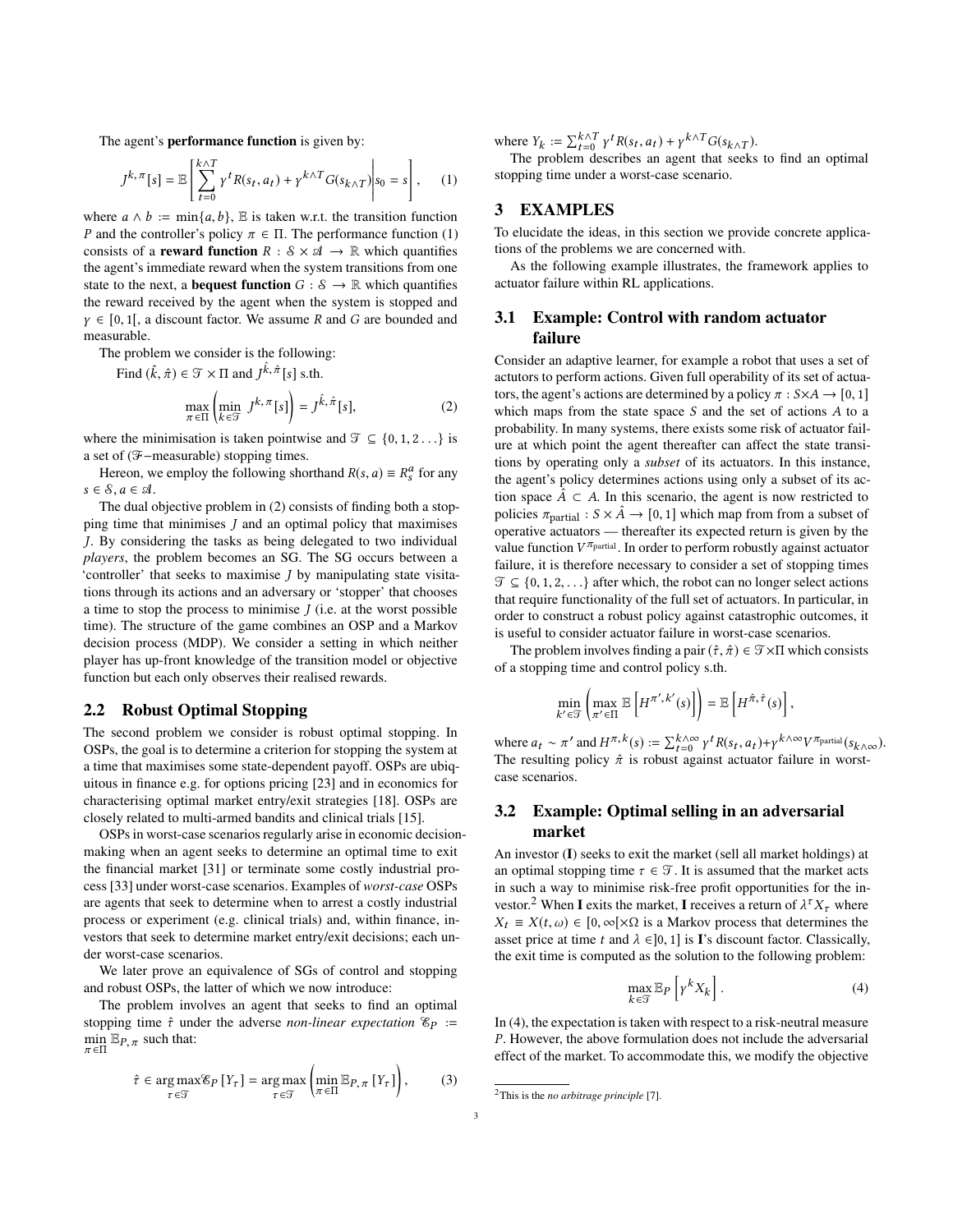to the following:

<span id="page-3-2"></span>
$$
\max_{k \in \mathcal{T}} \left( \min_{\pi \in \Pi} \mathbb{E}_{P, \pi} \left[ \gamma^k X_k \right] \right). \tag{5}
$$

In [\(5\)](#page-3-2), the worst-case dynamics are induced by choice of adversarial probability measure  $\pi$  that alters the neutral measure *P* over which the objective expectation is defined. This captures the observed effect that financial markets adversarially eliminate investment opportunities. Now the goal of the agent is to find an optimal time to exit a financial market *under an adversarial market scenario*.

# <span id="page-3-0"></span>4 STOCHASTIC GAMES

Embedded within problem [\(2\)](#page-2-2) is an interdependence between the actions of the players — that is, the solution to the problem is jointly determined by the actions of both players and their responses to each other. The appropriate framework to tackle this problem is therefore an SG [[25\]](#page-8-13). An SG is an augmented MDP which proceeds by two players tacking actions that *jointly* manipulate the transitions of a system over *K* rounds which may be infinite. At each round, the players receive some immediate reward or cost which is a function of the players' joint actions. The framework is zero-sum so that a reward for player 1 simultaneously represents a cost for player 2.

Formally, a two-player zero-sum stochastic game is a 6−tuple  $\langle \mathcal{S}, \mathcal{A}_{i \in \{1,2\}}, P, R, \gamma \rangle$  where  $\mathcal{S} = \{s_1, s_2, \dots, s_n\}$  is a set of states,  $\mathcal{A}_i$  is an action set for each player  $i \in \{1, 2\}$ . The map  $P : \mathcal{S} \times$  $\mathfrak{A}_1 \times \mathfrak{A}_2 \times \mathfrak{S} \to [0,1]$  is a Markov transition probability matrix i.e.  $P(s'; s, a_1, a_2)$  is the probability of the state  $s'$  being the next state given the system is in state *s* and actions  $a_1 \in \mathcal{A}_1$  and  $a_2 \in \mathcal{A}_2$  are applied by player 1 and player 2 (resp.). The function  $R: S \times A_1 \times A_2$ is the one-step reward for player 1 and represents one-step cost for player 2 when player 1 takes action  $a_1 \in A_1$  and player 2 takes action  $a_2 \in \mathcal{A}_2$  and  $\gamma \in [0, 1]$  is a discount factor. The goal of each player is to maximise its expected cumulative return — since the game is antagonistic, the total expected reward received by player 1 which we denote by *J*, represents a total expected cost for player 2.

Denote by  $H_t \leq K$  the set of all finite histories and by  $\mathcal{H} \equiv \cup_t K H_t$ so that for each  $h_{j \leq K} = ((s_0, (a_1, a_2)), (s_1, (a_1, a_2)), \ldots, ((s_j, (a_1, a_2)) \in$  $H_j$  which is a sequence of state and joint action pairs. For each player  $i \in \{1, 2\}$ , a **pure strategy** is a map  $\pi_i : (\mathcal{H}) \times \mathcal{A}_i \to [0, 1]$ that assigns to every finite history  $h_{j \leq K} \in \mathcal{H}$  an action  $\pi(h)$  in  $\mathcal{A}_i$ . Similarly, for each player *i* ∈ {1, 2}, a **behavioural strategy** is a map  $\pi_i : \mathcal{H} \times \mathcal{A}_i \to [0, 1]$  that assigns to every finite history  $h \in \mathcal{H}$  a probability distribution  $\pi(h)$  in  $\mathcal{A}_i$ . We denote the space of strategies for each player  $i \in \{1, 2\}$  by  $\Pi_i$ . Note that pure strategies are a degenerate class of behavioural strategies which assign to any history  $h \in \mathcal{H}$  the Dirac measure with its probability mass concentrated at a single point  $\pi(h)$ .

For SGs with Markovian transition dynamics, we can safely dispense with path dependencies in the space of strategies.[3](#page-3-3) Consequently, w.log. we restrict ourselves to the class of behavioural strategies that depend only on the current state and round, namely Markov strategies, hence for each player *i*, the strategy space Π*i* consists of strategies of the form  $\pi_i$ :  $\delta \times \mathcal{A}_i \to [0, 1]$ . It is well-known that for SGs, an equilibrium exists in Markov strategies even when the opponent can draw from non-Markovian strategies [[14\]](#page-8-26).

In SGs, it is usual to consider the case  $A_1 = A_2$  so that the players' actions are drawn from the same set. We depart from this model and consider a game in which player 2 can choose a time to stop the process so that the action set for player 2 is the set  $\mathcal{T} \subseteq$ {0, 1, 2, . . .} which consists of (F−measurable) stopping times. In this setting, player 1 can manipulate the system dynamics by taking actions drawn from  $\mathfrak{A}_1$  (we hereon use  $\mathfrak{A}$ ) and at each point, player 2 can decide to intervene to stop the game.

Let us define by val<sup>+</sup>[*J*] := min max  $J^{k, \pi}$  the *upper value funck*∈T  $\pi$  ∈Π *k* ∈T *n n k*<sub>*n*</sub> ∈Π *k*<sub>*n*</sub> ∈Π *k*<sub>*n*</sub> ∈Π *k*<sub>*n*</sub> ∈Π *k*<sub>*n*</sub> ∈Π *k*<sub>*n*</sub> ∈Π *k*<sub>*n*</sub> ∈Π *k*<sub>*n*</sub> ∈Π *k*<sub>*n*</sub> επ *k*<sub>*n*</sub> *m k*<sub>*n*</sub> *m k*<sub>*n*</sub> *m k*<sub>*n*</sub> *m k*<sub>*n*</sub> *m k*<sub>*n*</sub> *m k*<sub>*n</sub>* The upper (lower) value function represents the minimum payoff that player I (player II) can guarantee itself irrespective of the actions of the opponent.

The value of the game exists if we can commute the max and min operators:

$$
\text{val}^-[J] = \max_{\pi \in \Pi} \min_{k \in \mathcal{T}} J^{k,\pi}[\cdot] = \min_{k \in \mathcal{T}} \max_{\pi \in \Pi} J^{k,\pi}[\cdot] = \text{val}^+[J].\tag{6}
$$

We denote the value by  $J^* := \text{val}^+[J] = \text{val}^-[J]$  and denote by  $(\hat{k}, \hat{\pi}) \in \mathcal{T} \times \Pi$  the pair that satisfies  $J^{\hat{k}, \hat{\pi}} \equiv J^{\star}$ . The value, should it exist, is the minimum payoff each player can guarantee itself under the equilibrium strategy. In general, the functions val<sup>+</sup> [*J*] and val<sup>−</sup> [*J*] may not coincide.

Should the value  $J^*$  exist, it constitutes a **saddle point equilib**rium of the game in which neither player can improve their payoff by playing some other control — an analogous concept to a Nash equilibrium for the case of two-player zero-sum games [\[26](#page-8-28)]. Thus the central task to establish an equilibrium involves unambiguously assigning a value to the game, that is proving the existence of  $J^{\star}$ .

# <span id="page-3-1"></span>5 MAIN ANALYSIS

In this section, we present the key results and perform the main analysis of the paper. In the main analysis, our first task is to establish the existence of a value of the game then secondly, we perform analyses that enables us to construct an approximate dynamic programming method. In particular, we construct a Bellman operator for the game and show that the operator is a contraction mapping. We show that the value is unique and that the value coincides with a fixed point of the Bellman operator. Using these results, we construct an equivalence between robust OSPs and games of control and stopping. We defer some of the proofs to the appendix.

#### 5.1 Summary of Main Results

Our results develop the theory of risk within RL to cover instances in which the agent has concern for stopping the process at an optimal time. We develop the theory of SGs to cover games of control and stopping when neither player has up-front environment knowledge. In particular, we establish the existence of a value of the game in a discrete-time setting and show that the value can be obtained using a value-iterative method. This, as we show in Sec. 9, underpins a simulation-based scheme that is suitable for settings in which the transition model and reward function is a priori unknown.

#### 5.2 Theoretical Analysis

The purpose of this section is to twofold: our first task is to establish the existence of a value of the game. Secondly, we perform analyses

<span id="page-3-3"></span><sup>3</sup>There are some exceptions for games with payoff structures not considered here for example, limiting average (Ergodic) payoffs [[6](#page-8-27)].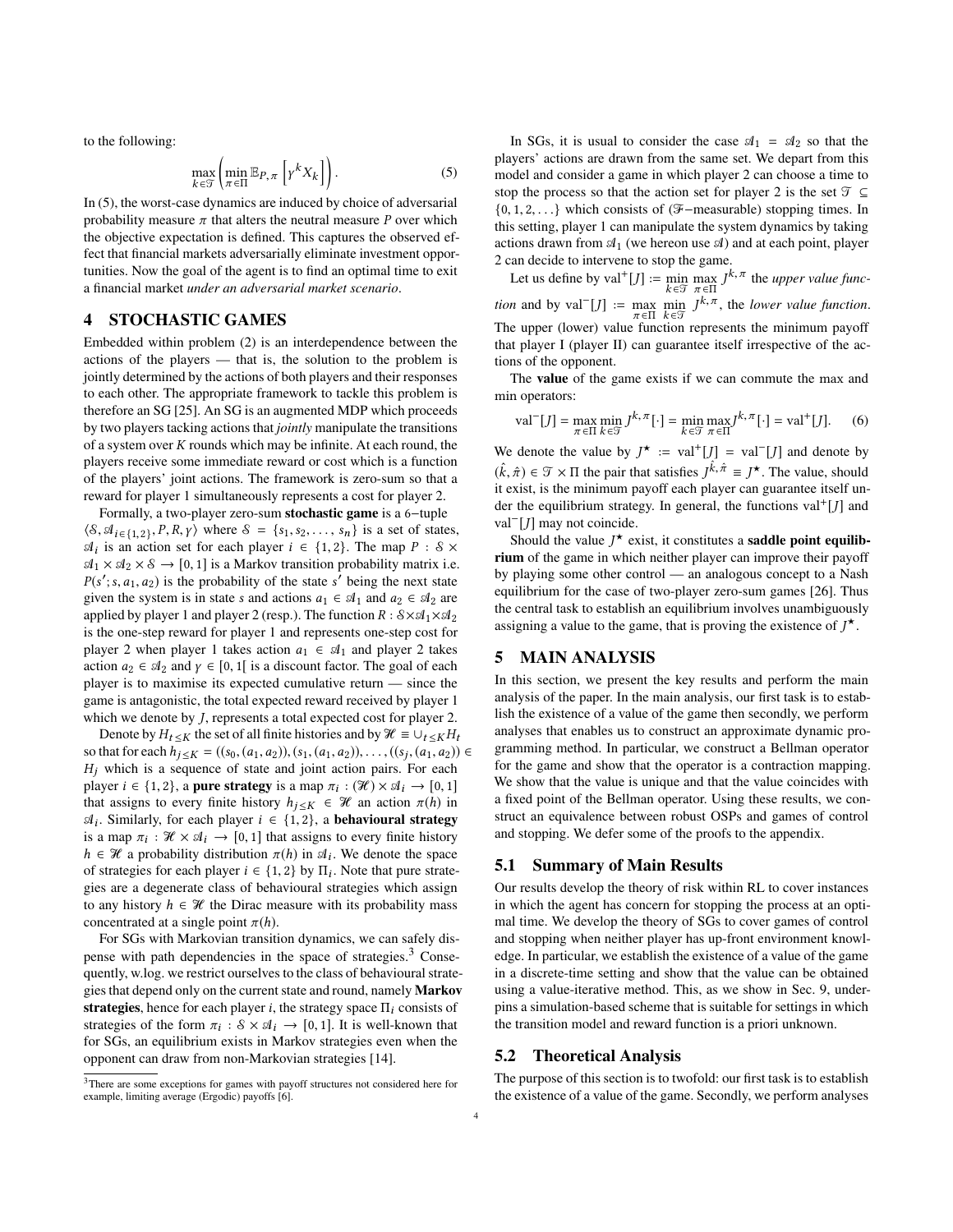that enables us to construct an approximate dynamic programming method. In particular, we construct a Bellman operator for the game and show that the operator is a contraction mapping. We show that the value is unique and that the value coincides with a fixed point of the Bellman operator. Using these results, we construct an equivalence between robust OSPs and games of control and stopping. We defer some of the proofs to the appendix.

Our results are built under the following assumptions:

*Assumption A.1. Stationarity:* the expectations E are taken w.r.t. a stationary distribution so that for any measurable function *f* we have  $\mathbb{E}[f(s_0)] = \mathbb{E}[f(s_k)]$  for any  $k \geq 0$ .

*Assumption A.2. Ergodicity:* i) Any invariant random variable of the state process is *P*−almost surely (*P*−a.s.) a constant.

*Assumption A.3. Markovian transition dynamics:* the transition probability function *P* satisfies the following equality:  $P(s_{k+1} \in$  $A(\mathcal{F}_k) = P(s_{k+1}, A)$  for any  $A \in \mathcal{B}(\mathbb{R}^p)$ .

*Assumption A.4. The constituent functions* {*R*,*G*} *in ([1](#page-2-1)) are square integrable* i.e.  $R$ ,  $G \in L_2(\mu)$ .

We begin the analysis with some preliminary lemmeta which will become useful for proving the main results:

<span id="page-4-6"></span>LEMMA 5.1. *Define*  $val^+[f] := min_{b \in \mathbb{B}} max_{a \in \mathbb{A}} f(a, b)$  *and define* val<sup> $-$ </sup>[*f*] := max<sub>*a*∈A</sub> min<sub>*b*∈B</sub> *f*(*a*,*b*)*, then for any b* ∈ B *we have that for any*  $f, g \in \mathbb{L}$  *and for any*  $c \in \mathbb{R}_{>0}$ *:* 

$$
\left| \max_{a \in A} f(a, b) - \max_{a \in A} g(a, b) \right| \le c
$$
  
\n
$$
\implies |\text{val}^{-}[f] - \text{val}^{-}[g]| \le c.
$$
 (7)

*The proof is straightforward.*

<span id="page-4-3"></span>LEMMA 5.2. *For any f*, *g*, *h* ∈  $\mathbb{L}$  *and for any*  $c \in \mathbb{R}_{>0}$  *we have that:*

$$
||f - g|| \le c \implies ||\min\{f, h\} - \min\{g, h\}|| \le c
$$

<span id="page-4-4"></span>LEMMA 5.3. Let the functions  $f, g, h \in \mathbb{L}$  then

$$
\|\max\{f, h\} - \max\{g, h\}\| \le \|f - g\|.\tag{8}
$$

We now introduce some concepts that relate to estimates on the operators of the game. These concepts will be useful for proving the existence of a fixed point.

*Definition 5.4.* An operator  $T$  : is said to be a **contraction** w.r.t a norm  $\|\cdot\|$  if there exists a constant  $c \in [0, 1]$  s.th for any  $V_1, V_2 \in \mathcal{V}$ we have that:

$$
||TV_1 - TV_2|| \le c||V_1 - V_2||. \tag{9}
$$

A central task of the paper is to prove that the Bellman operator for the game is a contraction mapping. Thereafter, convergence to the unique value ofthe game using *T* is proved

*Definition 5.5.* An operator  $T : \mathcal{V} \to \mathcal{V}$  is **non-expansive** if  $∀V_1, V_2 ∈ V$  we have that:

$$
||TV_1 - TV_2|| \le ||V_1 - V_2||. \tag{10}
$$

Consider a Borel measurable function which is absolutely integrable w.r.t. the probability transition kernel  $P$  then:

$$
\mathbb{E}\left[J[s']|\mathcal{F}_t\right] = \int_{\mathcal{S}} J[s']P_{ss'}^a.
$$
 (11)

In this paper, we denote by  $(PJ)(s) := \int_{S} J[s'] P_{sds'}^a$ .

We now introduce the operator of the game which is of central importance:

<span id="page-4-2"></span>
$$
TJ := \min_{\tau \in \mathcal{T}} \left\{ \max_{a \in A} R_s^a + \gamma \sum_{s' \in \mathcal{S}} P_{ss'}^a J^{\tau, \pi}[s'], G(S_{\tau}) \right\}.
$$
 (12)

The operator *T* enables the game to be broken down into a sequence of sub minimax problems. It will later play a crucial role in establishing a value iterative method for computing the value of the game.

<span id="page-4-5"></span>LEMMA 5.6. *The operator T satisfies the following:*

- *(1) (Montonicity) For any*  $J_1, J_2 \text{ ∈ } \mathbb{L}_2$  *s.th.*  $J_1(s) \leq J_2(s)$ ,  $\forall s \in \mathcal{S}$ *then*  $T J_1(s) \leq T J_2(s)$ ,  $\forall s \in \mathcal{S}$ .
- *(2) (Constant shift) Let*  $I(s) \equiv I$  *be the unit function, then for any*  $J \in \mathbb{L}_2$  *and for any scalar*  $\alpha \in \mathbb{R}$ , *T satisfies*  $T(J + \alpha I)(s) =$  $TJ(s) + \alpha I(s)$ .

<span id="page-4-0"></span>Before performing the analysis on *T* however, we firstly prove the existence of the value of the game:

THEOREM 5.7.

$$
\text{val}^+[J] = \text{val}^-[J] \equiv J^{\star}.
$$
 (13)

Theorem [5.7](#page-4-0) establishes the existence of the game which permits commuting the max and min operators of the objective [\(2\)](#page-2-2). Crucially, the theorem secures the existence of an optimal pair of controls  $(\hat{\tau}, \hat{\pi}) \in \mathcal{T} \times \Pi$  — the computation of which, is the subject of the next section.

<span id="page-4-1"></span>PROOF. We begin by noting the following inequality holds:

$$
\text{val}^+[J] = \min_{\tau \in \mathcal{T}} \max_{\pi \in \Pi} \mathbb{E}[J^{\tau,\pi}[s]] \ge \max_{\pi \in \Pi} \min_{\tau \in \mathcal{T}} \mathbb{E}[J^{\tau,\pi}[s]] = \text{val}^-[J].\tag{14}
$$

The inequality follows by noticing  $J^{k,\pi} \le \max_{\pi \in \Pi} J^{k,\pi}$  and thereafter applying the min<sub> $k \in \mathcal{T}$ </sub> and max<sub> $\pi \in \Pi$ </sub> operators.

The proof is now settled by reversing the inequality in [\(14\)](#page-4-1). To begin, choose a sequence of open intervals  $\{D_m\}_{m=1}^{\infty}$  s.th. for each  $m = 1, 2, \dots, \bar{D}_m$  is compact and  $\bar{D}_m \supset \bar{D}_{m+1}$  and  $[\bar{0}, \bar{T}] = \cap_{m=1}^{\infty} \bar{D}_m$ and define  $\tau_D(m) := \inf_{k \in D_m} \mathbb{E}[J^{k, \pi}[s]].$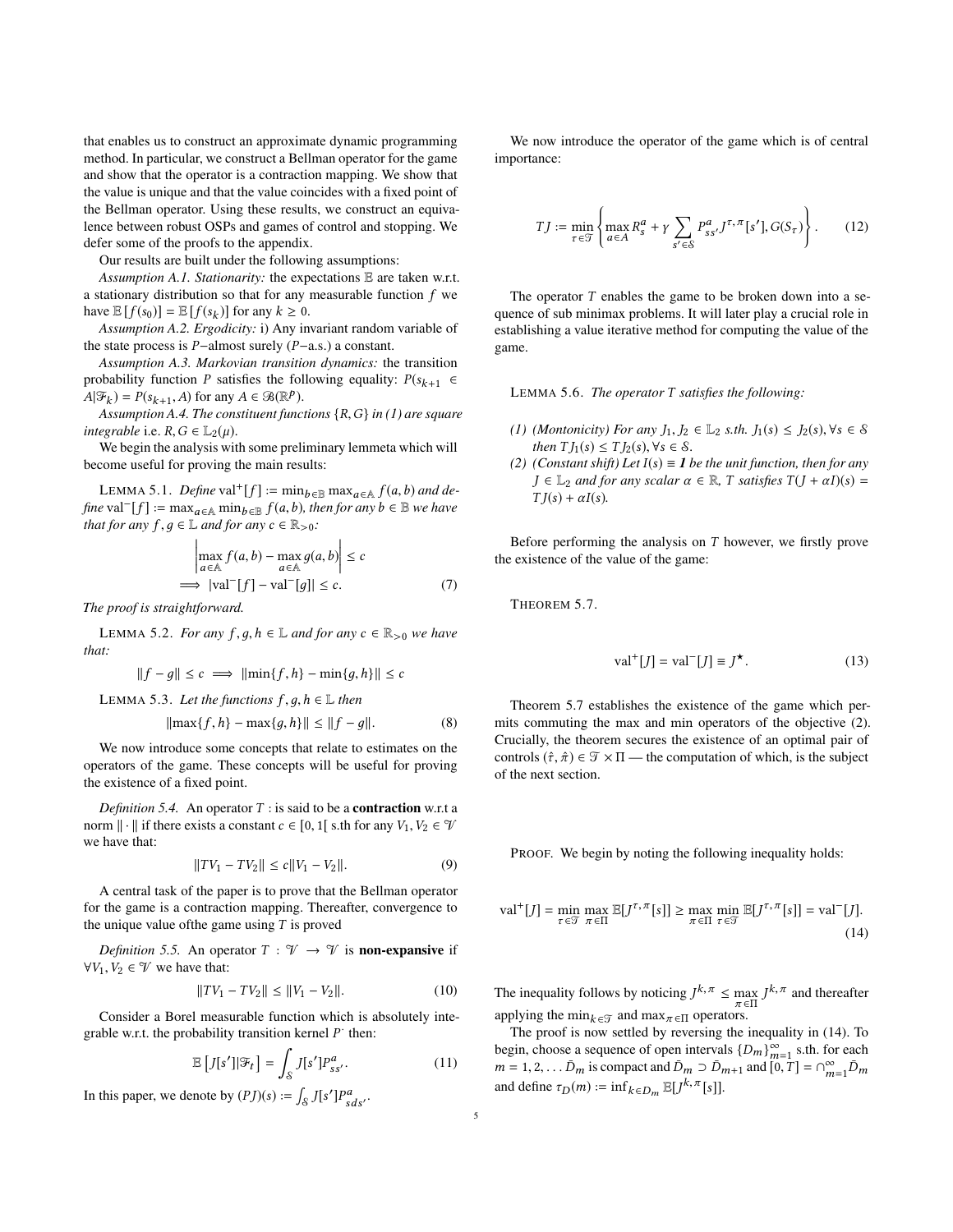We now observe that:

$$
\mathbb{E}[J^{\hat{\tau},\hat{\pi}}[s]]
$$
\n
$$
= \max_{\pi \in \Pi} \mathbb{E}\left[\sum_{t=0}^{\tau_D(m)} \gamma^t(R(s_t, a_t) + G(s_{\tau_D(m)}))\right]
$$
\n
$$
- \mathbb{E}\left[\sum_{t=\hat{\tau}}^{\tau_D(m)} \gamma^t(R(s_t, a_t) + G(s_{\tau_D(m)}))\right]
$$
\n
$$
\geq \mathbb{E}\left[J^{\tau_D(m), \pi}[s]\right] - \mathbb{E}\left[\sum_{t=\hat{\tau}}^{\tau_D(m)} \gamma^t(R(s_t, a_t) + G(s_{\tau_D(m)}))\right]
$$
\n
$$
\geq \mathbb{E}\left[J^{\tau_D(m), \pi}[s]\right] - \sum_{t=\hat{\tau}}^{\tau_D(m)} \gamma^t \left[\mathbb{E}[R(s_t, a_t)] + \mathbb{E}\left[G(s_{\tau_D(m)})\right]\right]
$$
\n
$$
\geq \mathbb{E}\left[J^{\tau_D(m), \pi}[s]\right] - \sum_{t=\hat{\tau}}^{\tau_D(m)} \gamma^t \left(\mathbb{E}\left[|R(s_0, \cdot)|\right] + \mathbb{E}\left[|G(s_0)|\right]\right)
$$
\n
$$
= \mathbb{E}\left[J^{\tau_D(m), \pi}[s]\right] + \gamma^{\tau_D(m)+1} \frac{1 - \gamma^{\hat{\tau} - \tau_D(m)}}{1 - \gamma}c
$$
\n
$$
= \lim_{m \to \infty} \inf \mathbb{E}[J^{\tau_D(m), \pi}[s]] + \lim_{m \to \infty} \left[\gamma^{\tau_D(m)+1} \frac{1 - \gamma^{\hat{\tau} - \tau_D(m)}}{1 - \gamma}\right]c
$$
\n
$$
\geq \mathbb{E}[J^{\hat{\tau}, \pi}[s]], \qquad (16)
$$

where we have used the stationarity property and, in the limit  $m \rightarrow$ ∞ and the Fatou lemma to generate the inequality after taking the limit. The constant *c* is given by  $c := (\mathbb{E}[|R(s_0, \cdot)|] + \mathbb{E}[|G(s_0)|]) \in \mathbb{L}$ . Hence, we now find that

$$
\mathbb{E}[J^{\hat{\tau},\hat{\pi}}[s]] \ge \mathbb{E}[J^{\hat{\tau},\pi}[s]]. \tag{17}
$$

Now since ([17\)](#page-5-0) holds  $\forall \pi \in \Pi$  we find that:

$$
\mathbb{E}[J^{\hat{\tau},\hat{\pi}}[s]] \ge \max_{\pi \in \Pi} \mathbb{E}[J^{\hat{\tau},\pi}[s]]. \tag{18}
$$

Lastly, applying min operator we observe that:

$$
\mathbb{E}[J^{\hat{\tau},\hat{\pi}}[s]] \ge \min_{\tau \in \mathcal{T}} \max_{\pi \in \Pi} \mathbb{E}[J^{\tau,\pi}[s]] = \text{val}^+[J]. \tag{19}
$$

It now remains to show the reverse inequality holds:

$$
\mathbb{E}[J^{\hat{\tau},\hat{\pi}}[s]] \le \max_{\pi \in \Pi} \min_{\tau \in \mathcal{T}} \mathbb{E}[J^{\tau,\pi}[s]] = \text{val}^{-}[J]. \tag{20}
$$

Indeed, we observe that

$$
\mathbb{E}\left[J^{\hat{\tau},\hat{\pi}}[s]\right] \tag{21}
$$

$$
\leq \min_{\tau \in \mathcal{T}} \mathbb{E}\left[J^{\tau \wedge m, \hat{\pi}}[s]\right] + \mathbb{E}\left[\sum_{t=m}^{\infty} \gamma^{t} \left(|R(s_t, a_t)| + |G(s_t)|\right)\right] \tag{22}
$$

$$
\leq \lim_{m \to \infty} \left[ \min_{\tau \in \mathcal{T}} \mathbb{E} \left[ J^{\tau \wedge m, \hat{\pi}}[s] \right] + c(m) \right] \tag{23}
$$

$$
= \min_{\tau \in \mathcal{T}} \mathbb{E}\left[J^{\tau,\hat{\pi}}[s]\right] \le \max_{\pi \in \Pi} \min_{\tau \in \mathcal{T}} \mathbb{E}\left[J^{\tau,\pi}[s]\right],\tag{24}
$$

since  $\gamma \in [0, 1]$ , where  $c(m) := \frac{\gamma^m}{1-\gamma} (\mathbb{E}[|R(s_0, \cdot)|] + \mathbb{E}[|G(s_0)|])$  (using the stationarity of the state process) and where we have used Lebesgue's Dominated Convergence Theorem in the penultimate step.

Hence, by [\(24](#page-5-1)) we have that:

$$
\mathbb{E}\left[J^{\hat{\tau},\hat{\pi}}[s]\right] \le \max_{\pi \in \Pi} \min_{\tau \in \mathcal{T}} \mathbb{E}\left[J^{\tau,\pi}[s]\right] = \text{val}^{-}[J].\tag{25}
$$

Hence putting ([19\)](#page-5-2) and [\(25](#page-5-3)) together gives:

val<sup>−</sup> [*J*]

$$
= \max_{\pi \in \Pi} \min_{\tau \in \mathcal{T}} \mathbb{E}\left[J^{\tau,\pi}[s]\right] \tag{26}
$$

$$
\geq \mathbb{E}[J^{\hat{\tau},\hat{\pi}}[s]] \geq \min_{\tau \in \mathcal{T}} \max_{\pi \in \Pi} \mathbb{E}[J^{\tau,\pi}[s]] \tag{27}
$$

<span id="page-5-4"></span><span id="page-5-3"></span>
$$
= val^{+}[J]. \qquad (28)
$$

After combining [\(28](#page-5-4)) with ([14\)](#page-4-1) we deduce the thesis.  $\square$ 

Theorem [5.7](#page-4-0) proves the existence of a value and that we can commute the max and min operators. Crucially, Theorem [5.7](#page-4-0) establishes the existence of an equilibrium, the value of which is given by  $J^{\star}$ . In turn, we can now establish the optimal strategies for each player. To this end, we now define best-response strategies which shall be useful for further characterising the equilibrium:

<span id="page-5-8"></span>*Definition 5.8.* The set of **best-response (BR) strategies** for player 1 *against the stopping time*  $\tau \in \mathcal{T}$  (BR strategies for player II *against the control policy*  $\pi \in \Pi$ ) is defined by  $\hat{\pi} \in \argmax \mathbb{E}[J^{\tau,\pi'}[\cdot]]$ *π* ′∈Π

$$
(\text{resp., } \hat{\tau} \in \underset{\tau' \in \mathcal{T}}{\text{argmin }} \mathbb{E}[J^{\tau', \pi}[\cdot]]).
$$

The question of computing the value of the game remains. To this end, we now prove the contraction mapping property of the operator  $T$ . We then show that repeatedly applying  $T$  produces a sequence that converges to the value.

<span id="page-5-0"></span>*Definition 5.9.* The **residual** of a vector  $V \in \mathcal{V}$  w.r.t the operator  $T: \mathcal{V} \rightarrow \mathcal{V}$  is:

$$
\epsilon_T(V) := \|TV - V\|.\tag{29}
$$

<span id="page-5-2"></span>The following lemma is a required result for proving the contraction mapping property of the operator *T* .

<span id="page-5-9"></span>LEMMA 5.10. *The map P is non-expansive, that is:*

$$
||PV_1 - PV_2|| \le ||V_1 - V_2||. \tag{30}
$$

<span id="page-5-5"></span>PROPOSITION 5.11. *The operator T in [\(12](#page-4-2)) is a contraction.*

PROOF. We wish to prove that:

$$
||TJ - T\bar{J}||_{\pi} \le \gamma ||J - \bar{J}||. \tag{31}
$$

<span id="page-5-6"></span>Firstly, we observe that:

<span id="page-5-7"></span>
$$
\left\| \max_{a \in A} \left\{ R_s^a + \gamma \sum_{s' \in \mathcal{S}} P_{ss'}^a J^{\tau, \pi}[s'], G(s_k) \right\} \right\|
$$

$$
- \left( \max_{a \in A} \left\{ R_s^a + \gamma \sum_{s' \in \mathcal{S}} P_{ss'}^a J^{\pi}[s'], \bar{G}(s_k) \right\} \right) \right\|
$$

$$
\leq \gamma \max_{a \in A} \left\| \sum_{s' \in \mathcal{S}} P_{ss'}^a \left( J_{s-1}^{\tau, \pi}[s'] - \bar{J}_{s-1}^{\pi}[s'] \right) \right\|
$$

$$
\leq \gamma \left\| J_{s-1}^{\tau, \pi} - \bar{J}_{s-1}^{\tau} \right\|, \tag{32}
$$

<span id="page-5-1"></span>using Cauchy-Schwartz (and that  $\gamma \in [0,1]$ ) and ([59\)](#page-9-0). The result follows after applying Lemma [5.2](#page-4-3) and Lemma [5.3](#page-4-4).  $\square$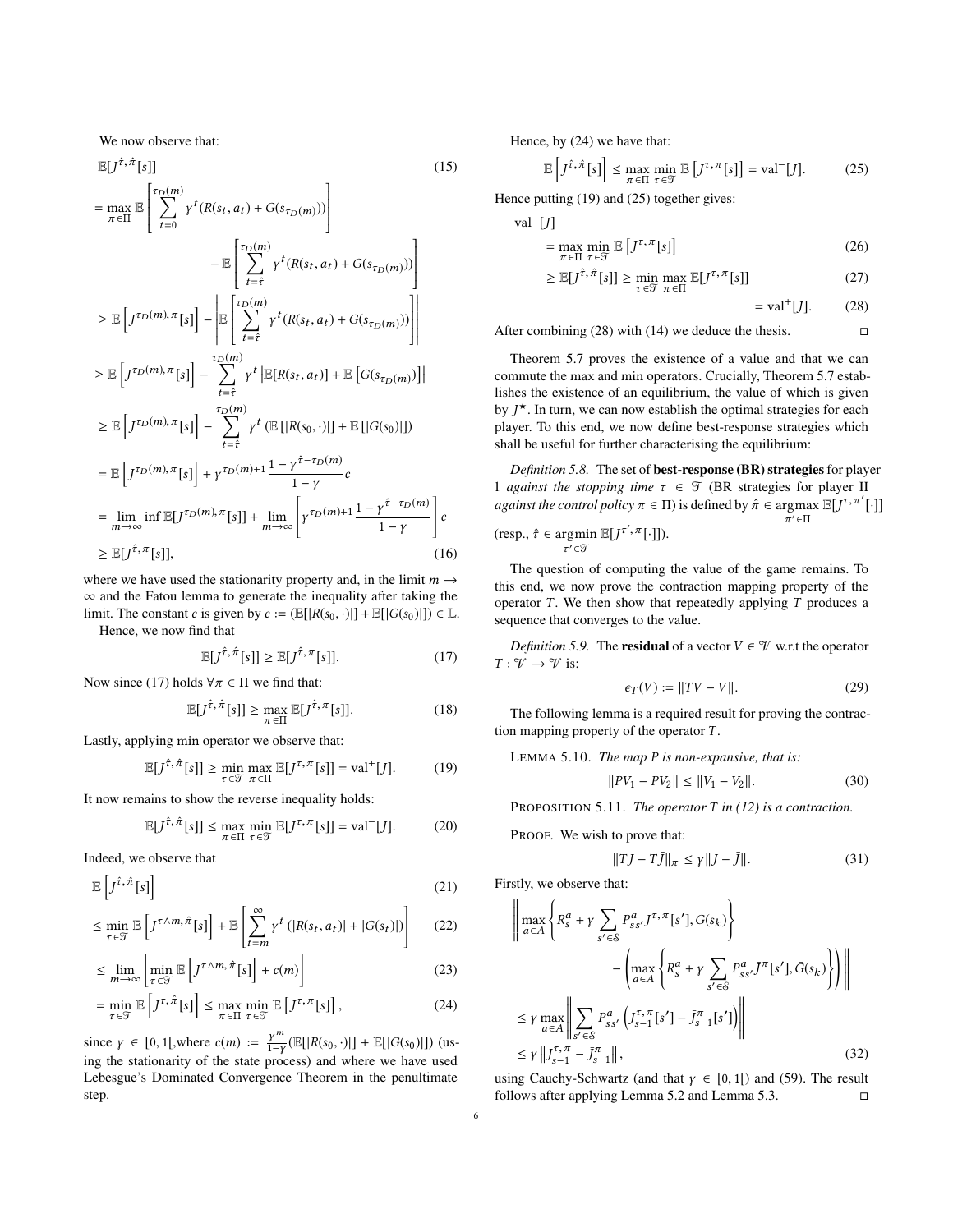Prop. [5.11](#page-5-5) underscores a *fixed point property* which is stated in the following:

<span id="page-6-5"></span>THEOREM 5.12. *1. The sequence*  $(T^n J)_{n=0}^{\infty}$  converges (in  $\mathbb{L}_2$ ). 2. There exists a unique function  $J^{\star} \in \mathbb{L}_2$  s.th.:

$$
J^{\star} = TJ^{\star} \quad and \quad \lim_{n \to \infty} T^n J = J^{\star}.
$$
 (33)

PROOF. *Part 1:* We note that the contraction property of *T* (c.f. Prop. [5.11\)](#page-5-5) allows us to demonstrate that the game has a unique fixed point to which a sequence  $(T^n J)_{n=0}^{\infty}$  converges (in  $\mathbb{L}_2$ ). In par-ticular, by Prop. [5.11](#page-5-5) we have that  $||T^2J - TJ|| \leq \gamma ||TJ - J||$  which proves that the sequence  $(T^n J)_{n=0}^{\infty}$  converges to a fixed point. *Part 2:* We observe that the fixed point is unique since if  $\exists J, M \in \mathbb{L}_2$ s.th.  $TJ = J$  and  $TM = M$  we find that  $||M - J|| = ||TM - TJ|| =$ *γ*  $||M - J||$ , so that  $M = J$  (since  $\gamma \in [0, 1]$ ) which gives the desired result.

Adopting notions in dynamic programming, denote by:

$$
T^n J[s] = \min_{\tau \in \mathcal{T}\pi_0, \pi_1, \dots, \pi_{n-1}} \mathbb{E}\left[\sum_{t=0}^{\{n-1\wedge \tau\}} \gamma^t R(s_t, a_t) + \gamma^n J(s_{n\wedge \tau})\right].
$$

We begin the proof by invoking similar reasoning as [\(21](#page-5-6)) - ([23](#page-5-7)) to deduce that:

$$
\mathbb{E}\left[J^{\hat{\tau},\hat{\pi}}[s]\right] \leq \min_{\tau \in \mathcal{T}} \mathbb{E}\left[J^{\tau \wedge n,\hat{\pi}}[s]\right] + \frac{\gamma^n}{1-\gamma}c,
$$

where  $c := (\mathbb{E}[|R(s_0, \cdot)|] + \mathbb{E}[|G(s_0)|]).$ Hence,

$$
T^n I[s] < \max_{s \in [0,1]} \max_{s \in [0,1]} \min_{s \in [0,1]} \min_{s \in [0,1]} \min_{s \in [0,1]} \min_{s \in [0,1]} \min_{s \in [0,1]} \min_{s \in [0,1]} \min_{s \in [0,1]} \min_{s \in [0,1]} \min_{s \in [0,1]} \min_{s \in [0,1]} \min_{s \in [0,1]} \min_{s \in [0,1]} \min_{s \in [0,1]} \min_{s \in [0,1]} \min_{s \in [0,1]} \min_{s \in [0,1]} \min_{s \in [0,1]} \min_{s \in [0,1]} \min_{s \in [0,1]} \min_{s \in [0,1]} \min_{s \in [0,1]} \min_{s \in [0,1]} \min_{s \in [0,1]} \min_{s \in [0,1]} \min_{s \in [0,1]} \min_{s \in [0,1]} \min_{s \in [0,1]} \min_{s \in [0,1]} \min_{s \in [0,1]} \min_{s \in [0,1]} \min_{s \in [0,1]} \min_{s \in [0,1]} \min_{s \in [0,1]} \min_{s \in [0,1]} \min_{s \in [0,1]} \min_{s \in [0,1]} \min_{s \in [0,1]} \min_{s \in [0,1]} \min_{s \in [0,1]} \min_{s \in [0,1]} \min_{s \in [0,1]} \min_{s \in [0,1]} \min_{s \in [0,1]} \min_{s \in [0,1]} \min_{s \in [0,1]} \min_{s \in [0,1]} \min_{s \in [0,1]} \min_{s \in [0,1]} \min_{s \in [0,1]} \min_{s \in [0,1]} \min_{s \in [0,1]} \min_{s \in [0,1]} \min_{s \in [0,1]} \min_{s \in [0,1]} \min_{s \in [0,1]} \min_{s \in [0,1]} \min_{s \in [0,1]} \min_{s \in [0,1]} \min_{s \in [0,1]} \min_{s \in [0,1]} \min_{s \in [0,1]} \min_{s \in [0,1]} \min_{s \in [0,1]} \min_{s \in [0,1]} \min_{s \in [0,1]} \min_{s \in [0,1]} \min_{
$$

$$
\Gamma^n J[s] \le \max_{\pi \in \Pi} \min_{\tau \in \mathcal{T}} \mathbb{E} \left[ J^{\tau, \pi}[s] \right] + \frac{\gamma^n}{1 - \gamma} c \tag{34}
$$

$$
= J^{\star}[s] + \frac{\gamma^{n}}{1 - \gamma}c. \tag{35}
$$

By analogous reasoning we can deduce that:

$$
T^{n}J[s] \geq \min_{\tau \in \mathcal{T}} \max_{\pi \in \Pi} \mathbb{E}\left[J^{\tau,\pi}[s]\right] - \frac{\gamma^{n}}{1-\gamma}c
$$
 (36)

$$
= J^{\star}[s] - \frac{\gamma^{n}}{1 - \gamma}c. \tag{37}
$$

Putting ([35\)](#page-6-1) and [\(37](#page-6-2)) together implies:

$$
J^{\star}[s] - \frac{\gamma^{n}}{1-\gamma}c \le T^{n}J[s] \le J^{\star}[s] + \frac{\gamma^{n}}{1-\gamma}c. \tag{38}
$$

By Lemma [5.6](#page-4-5), i.e. invoking the monotonicity and constant shift properties of *T* , we apply *T* to [\(38](#page-6-3)) and preserve the inequalities:

$$
TJ^{\star}[s] - \frac{\gamma^{n}}{1-\gamma}c \le T^{n+1}J[s] \le TJ^{\star}[s] + \frac{\gamma^{n}}{1-\gamma}c. \tag{39}
$$

After taking the limit in ([39\)](#page-6-4) and, using the sandwich theorem of calculus, we deduce the result. □

Theorem [5.12](#page-6-5) establishes the existence of a fixed point of *T* . Crucially, it underpins a value iterative method which we formally develop in Sec. [6.](#page-7-2)

*Definition 5.13.* The pair  $(\hat{\tau}, \hat{\pi}) \in \mathcal{T} \times \Pi$  is a saddle point equilibrium iff ∀*s* ∈ <sup>S</sup>:

$$
J^{\hat{\tau},\hat{\pi}}[s] = \max_{\pi \in \Pi} J^{\hat{\tau},\pi}[s] = \min_{\tau \in \mathcal{T}} J^{\tau,\hat{\pi}}[s]. \tag{40}
$$

A saddle point equilibrium therefore defines a strategic configuration in which both players play their BR strategies.

<span id="page-6-6"></span>**PROPOSITION 5.14.** *The pair*  $(\hat{\tau}, \hat{\pi}) \in \mathcal{T} \times \Pi$  *consists of BR strategies and constitutes a saddle point equilibrium.*

By Prop. [5.14](#page-6-6), when the pair  $(\hat{r}, \hat{\pi})$  is played, each player executes its BR strategy in response to their opponent. In the context of the problem in Sec. [2](#page-1-0), the strategic response induces risk minimising behaviour by the controller.

PROOF. Prop. [5.14](#page-6-6) follows from the fact that if either player plays a Markov strategy then their opponent's best-response is also Markovian. Moreover, by Theorem [5.12](#page-6-5), *τ*ˆ is a BR strategy for player 2 (recall Definition [5.8](#page-5-8)). By Theorem [5.7](#page-4-0) (commuting the max and min operators) we observe that  $\hat{\pi}$  is a BR strategy for player 1.  $\Box$ 

We now turn to proving the existence and characterising the optimal stopping time for player 2. The following result establishes its existence.

<span id="page-6-0"></span>THEOREM 5.15. There exists an 
$$
\mathcal{F}
$$
-measurable stopping time:  
\n $\hat{\tau} = \min \left\{ k \in \mathcal{T} \middle| G(s_k) \le \min_{k \in \mathcal{T}} \max_{\pi \in \Pi} J^{k, \pi}[s_k] \right\}, a.s.$ 

Theorem [5.15](#page-6-0) establishes the existence and characterises the player 2 optimal stopping time. The stopping time  $\hat{\tau}$  is a best-response for player 2 against the equilibrium policy played by player 1. The theorem plays a vital role in the robust optimal stopping problem of Sec. 4.

PROOF. For any  $m \in \mathbb{N}$  we have that:

<span id="page-6-1"></span>
$$
\max_{\pi \in \Pi} J^{\tau,\pi}[s] \ge \max_{\pi \in \Pi} J^{\tau \wedge m,\pi}[s] - \sum_{t=m}^{\infty} \gamma^t \max_{\pi \in \Pi} \left( |R(s_t, a_t)| + |G(s_t)| \right). \tag{41}
$$

<span id="page-6-2"></span>We now apply the min operator to both sides of  $(41)$  $(41)$  which gives:

<span id="page-6-7"></span>
$$
\min_{\tau \in \mathcal{T}} \max_{\pi \in \Pi} J^{\tau, \pi}[s]
$$
\n
$$
\geq \min_{\tau \in \mathcal{T}} \max_{\pi \in \Pi} J^{\tau \wedge m, \pi}[s] - \sum_{t=m}^{\infty} \gamma^{t} \max_{\pi \in \Pi} (|R(s_t, a_t)| + |G(s_t)|).
$$
\n(42)

<span id="page-6-3"></span>After taking expectations, we find that:

<span id="page-6-9"></span> $\mathbf{r}$ 

<span id="page-6-4"></span>
$$
\mathbb{E}\left[\min_{\tau \in \mathcal{T}} \max_{\pi \in \Pi} J^{\tau, \pi}[s]\right]
$$
\n
$$
\geq \mathbb{E}\left[\min_{\tau \in \mathcal{T}} \max_{\pi \in \Pi} J^{\tau \wedge m, \pi}[s]\right] - \sum_{t=m}^{\infty} \gamma^t \mathbb{E}\left[\max_{\pi \in \Pi} \left(|R(s_t, a_t)| + |G(s_t)|\right)\right].
$$
\n(43)

Now by Jensen's inequality and, using the stationarity of the state process (recall the expectation is taken under  $\pi$ ) we have that:

$$
\mathbb{E}\left[\max_{\pi \in \Pi} (|R(s_t, a_t)| + |G(s_t)|)\right]
$$
  
\n
$$
\geq \max_{\pi \in \Pi} \mathbb{E}\left[ (|R(s_t, a_t)| + |G(s_t)|) \right]
$$
 (44)

<span id="page-6-8"></span>
$$
= \mathbb{E}[|R(s_0, \cdot)|] + \mathbb{E}[|G(s_0)|]. \tag{45}
$$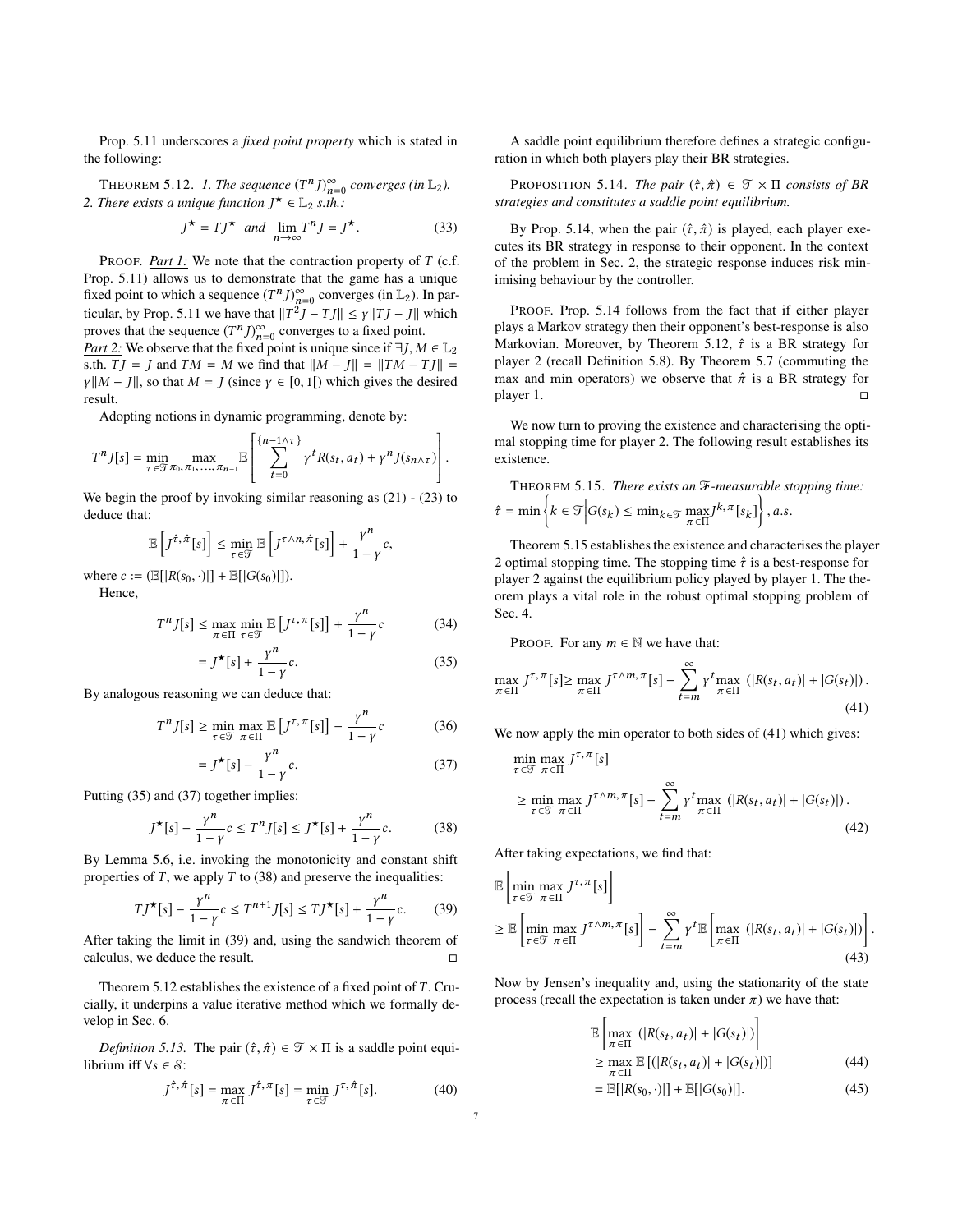By standard arguments of dynamic programming, the value of the game with horizon *n* can be obtained from *n* iterations of the dynamic recursion; in particular, we have that:

$$
\min_{\tau \in \mathcal{T}} \max_{\pi \in \Pi} J^{\tau \wedge m, \pi}[s] = T^m G(s). \tag{46}
$$

Inserting ([45\)](#page-6-8) and [\(46](#page-7-3)) into ([43\)](#page-6-9) gives:

$$
\mathbb{E}\left[\min_{\tau \in \mathcal{T}} \max_{\pi \in \Pi} J^{\tau, \pi}[s]\right] \geq \mathbb{E}\left[T^m G(s)\right] - c(m)
$$
\n
$$
= \lim_{m \to \infty} \left[\mathbb{E}\left[T^m G(s)\right] - c(m)\right] = \mathbb{E}\left[J^{\hat{\tau}, \hat{\pi}}[s]\right],\tag{47}
$$

where  $c(m) := \frac{\gamma^m}{1-\gamma} (\mathbb{E}[|R(s_0, \cdot)|] + \mathbb{E}[|G(s_0)|])$  so that  $\lim_{m \to \infty} c(m) = 0$ . Hence, we find that:

$$
\mathbb{E}\left[J^{\hat{\tau},\hat{\pi}}[s]\right] \leq \mathbb{E}\left[\min_{\tau\in\mathcal{T}}\max_{\pi\in\Pi}J^{\tau,\pi}[s]\right].\tag{48}
$$

The result follows since  $G(s_\tau) = J^\tau$ ,  $[s_\tau]$  by definition of *G*.  $\Box$ 

Having proved the existence of the optimal stopping time  $\tau^*$ , by Theorem [5.15](#page-6-0) and Theorem [5.7](#page-4-0), we find the following:

<span id="page-7-4"></span>THEOREM 5.16. *Let τ*ˆ *be the player 2 optimal stopping time defined in [\(5.15\)](#page-6-0) and let τ* <sup>⋆</sup> *be the optimal stopping time for the robust OSP* (*c.f.* [\(3\)](#page-2-5)) then  $\tau^* = \hat{\tau}$ .

Theorem [5.16](#page-7-4) establishes an equivalence between the robust OSP and the SG of control and stopping. Computing the optimal stopping time of the SG yields a solution to the robust OSP.

#### <span id="page-7-2"></span>6 SIMULATION-BASED VALUE ITERATION

We now develop a *simulation-based* value-iterative scheme. We show that the method produces an iterative sequence that converges to the value of the game from which the optimal controls can be extracted. The method is suitable for environments in which the transition model and reward functions are not known to either player. Our approach is related to approximated dynamic programming methods [[5](#page-8-29)]. However, our problem requires generalisation to an SG involving a controller and stopper which alters the proofs throughout.

The fixed point property of the game established in Theorem [5.12](#page-6-5) immediately suggests a solution method for finding the value. In particular, we may seek to solve the fixed point equation (FPE)  $J^*$  = *T J* <sup>⋆</sup>. Direct approaches at solving the FPE are not generally fruitful as closed solutions are typically unavailable.

To compute the value function, we develop an iterative method that tunes weights of a set of basis functions  $\{\phi_k : \mathbb{R}^p \to \mathbb{R} | k \in$ 1, 2, . . . *D*} to approximate  $J^{\star}$  through simulated system trajectories and associated costs. Algorithms of this type were first introduced by Watkins [[29\]](#page-8-30) as an approximate dynamic programming method and have since been augmented to cover various settings. Therefore the following can be considered as a generalised Q-learning algorithm for zero-sum controller stopper games.

Let us denote by  $\Phi r := \sum_{j=1}^{D} r(j)\phi_j$  an operator representation of the basis expansion. The algorithm is initialised with weight vector  $r_0 = (r_0(1), \ldots, r_0(P))' \in \mathbb{R}^d$ . Then as the trajectory  $\{s_t | t =$ 0, 1, 2, . . .} is simulated, the algorithm produces an updated series of vectors  $\{r_t | t = 0, 1, 2, \ldots\}$  by the update:

$$
r_{t+1} = r_t + \gamma \phi(s_t) \Big( \max_{a \in \mathcal{A}} R_{s_t}^a + \gamma \min \{ (\phi r_t)(s_{t+1}), G(s_{t+1}) \} - (\phi r_t)(s_t) \Big).
$$

<span id="page-7-3"></span>Theorem [6.1](#page-7-5) demonstrates that the method converges to an approximation of  $J^{\star}$ . We provide a bound for the approximation error in terms of the basis choice.

We define the function  $Q^*$  which the algorithm approximates by:

<span id="page-7-6"></span>
$$
Q^{\star}(s) = \max_{a \in \mathcal{A}} R_s^a + \gamma P J^{\star}, \qquad \forall s \in \mathcal{S}
$$
 (49)

We later show that  $Q^*$  serves to approximate the value  $J^*$ . In particular, we show that the algorithm generates a sequence of weights  $r_n$  that converge to a vector  $r^*$  and that  $\Phi r^*$ , in turn approximates  $Q^{\star}$ . To complete the connection, we then provide a bound between the outcome of the game when the players use controls generated by the algorithm.

First, we introduce our player 2 stopping criterion which now takes the form:

$$
\hat{\tau} = \min\{t | G(s_t) \le Q^{\star}(s_t) \}
$$
\n(50)

We define a orthogonal projection Π and the function *F* by:

$$
\Pi Q := \underset{\bar{Q} \in \{\Phi r \mid r \in \mathbb{R}^p\}}{\arg \min} \|\bar{Q} - Q\|,\tag{51}
$$

$$
FQ := \max_{a \in \mathcal{A}} R_s^a + \gamma P \min\{G, Q\}.
$$
 (52)

<span id="page-7-5"></span>We now state the main results of the section:

THEOREM 6.1. *Under* [\(49](#page-7-6)),  $r_n$  *converges to*  $r^*$  *where*  $r^*$  *is the*  $unique$  *solution:*  $\Pi F(\Phi r^{\star}) = \Phi r$ <sup>⋆</sup>, *a*.*e*.

<span id="page-7-7"></span>THEOREM 6.2. Let  $\hat{\tau} = \min \left\{ k \in \mathcal{T} \middle| G(s_k) \leq (\Phi r^{\star})(s_k) \right\}$ , then *the following hold:*

$$
I. \|\Phi r^{\star} - Q^{\star}\| \leq \left(\sqrt{1 - r^2}\right)^{-1} \|\Pi Q^{\star} - Q^{\star}\|,
$$
  
2.  $\mathbb{E}\left[J^{\star}[s] - J^{\tilde{r}, \tilde{\pi}}[s]\right] \leq \frac{2}{\left[(1 - r)\sqrt{1 - r^2}\right)} \|\Pi Q^{\star} - Q^{\star}\|.$ 

Theorem [6.2](#page-7-7) says the error bound in algorithm approximation of the value is determined by the goodness of the projection.

#### **CONCLUSION**

In this paper, we tackled the problem of risk within an RL setting in which the controller seeks to obtain a fault-tolerant control that is robust to catastrophic failures. To formally analyse the problem and characterise the optimal behaviour, we performed an in-depth analysis of a stochastic game (SG) of control and stopping. We established the existence of an equilibrium value then, using a contraction mapping argument, showed that the game can be solved by iterative application of a Bellman operator. We proved that the method leads to an approximate dynamic programming algorithm so that the game can be solved by simulation. By proving an equivalence between the SG and robust optimal stopping problems, we showed that the method developed in the paper serves to compute solutions to optimal stopping problems in worst-case scenarios.

#### REFERENCES

- <span id="page-7-1"></span>[1] Pieter Abbeel, Adam Coates, and Andrew Y Ng. 2010. Autonomous helicopter aerobatics through apprenticeship learning. *The International Journal of Robotics Research* 29, 13 (2010), 1608–1639.
- <span id="page-7-0"></span>[2] Itamar Arel, Cong Liu, T Urbanik, and AG Kohls. 2010. Reinforcement learningbased multi-agent system for network traffic signal control. *IET Intelligent Transport Systems* 4, 2 (2010), 128–135.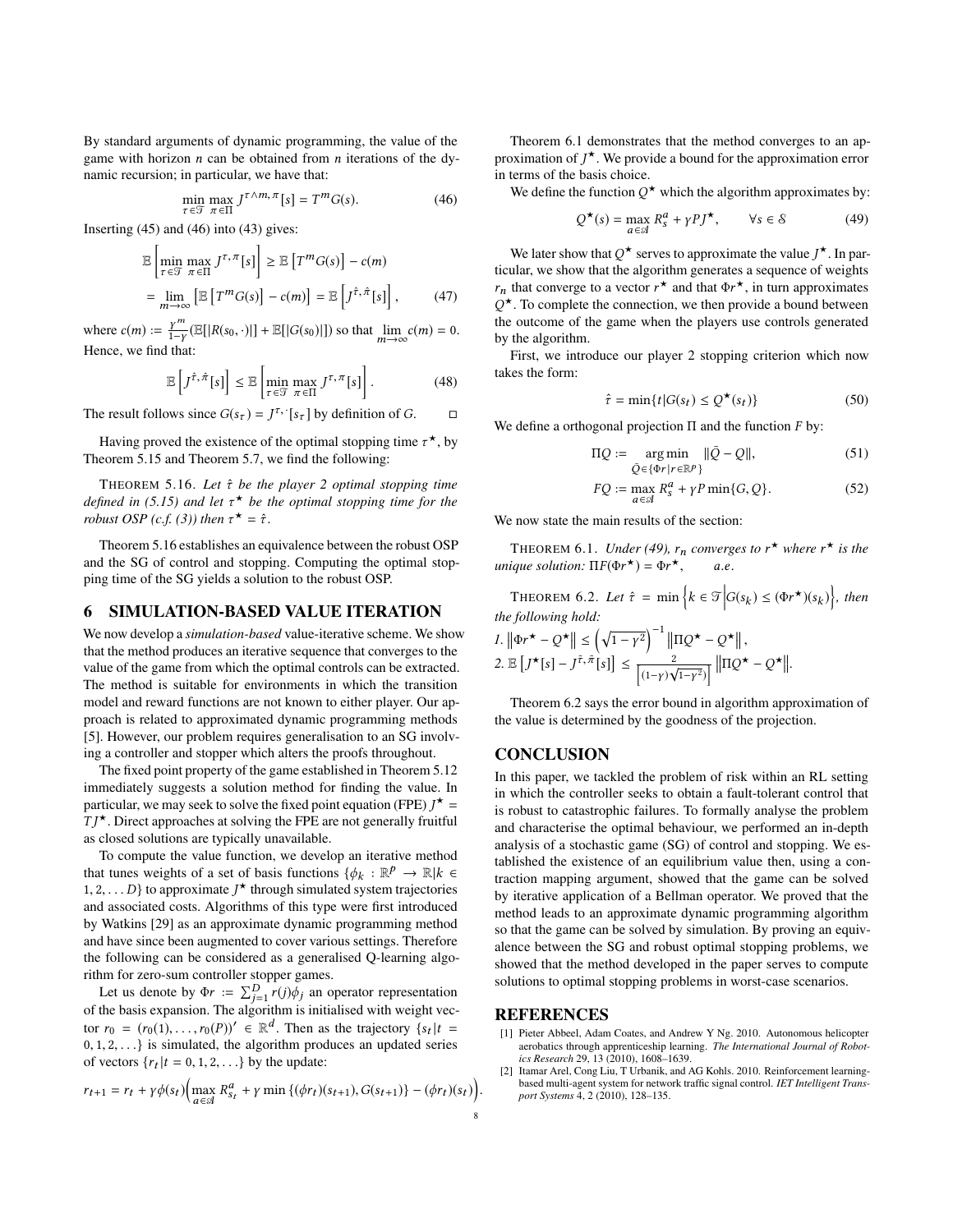- <span id="page-8-18"></span>[3] Fouzia Baghery, Sven Haadem, Bernt Øksendal, and Isabelle Turpin. 2013. Optimal stopping and stochastic control differential games for jump diffusions. *Stochastics An International Journal of Probability and Stochastic Processes* 85, 1 (2013), 85–97.
- <span id="page-8-17"></span>[4] Erhan Bayraktar, Xueying Hu, and Virginia R Young. 2011. Minimizing the probability of lifetime ruin under stochastic volatility. *Insurance: Mathematics and Economics* 49, 2 (2011), 194–206.
- <span id="page-8-29"></span>[5] Dimitri P Bertsekas. 2008. Approximate dynamic programming. (2008).
- <span id="page-8-27"></span>[6] David Blackwell and Tom S Ferguson. 1968. The big match. *The Annals of Mathematical Statistics* 39, 1 (1968), 159–163.
- <span id="page-8-25"></span>[7] Peter Carr and Dilip B Madan. 2005. A note on sufficient conditions for no arbitrage. *Finance Research Letters* 2, 3 (2005), 125–130.
- <span id="page-8-15"></span>[8] Jean-Philippe Chancelier, Bernt Øksendal, and Agnès Sulem. 2002. Combined stochastic control and optimal stopping, and application to numerical approximation of combined stochastic and impulse control. 237, 0 (2002), 149–172.
- <span id="page-8-1"></span>[9] Marc Peter Deisenroth, Gerhard Neumann, Jan Peters, et al. 2013. A survey on policy search for robotics. *Foundations and Trends® in Robotics* 2, 1–2 (2013),  $1 - 142$ .
- <span id="page-8-14"></span>[10] EB Dynkin. 1967. Game variant of a problem on optimal stopping. In *Soviet Math. Dokl.*, Vol. 10. 270–274.
- <span id="page-8-11"></span>[11] Jerzy A Filar, Todd A Schultz, Frank Thuijsman, and OJ Vrieze. 1991. Nonlinear programming and stationary equilibria in stochastic games. *Mathematical Programming* 50, 1-3 (1991), 227–237.
- <span id="page-8-0"></span>[12] Javier Garcıa and Fernando Fernández. 2015. A comprehensive survey on safe reinforcement learning. *Journal of Machine Learning Research* 16, 1 (2015), 1437–1480.
- <span id="page-8-3"></span>[13] Omer Gottesman, Fredrik Johansson, Matthieu Komorowski, Aldo Faisal, David Sontag, Finale Doshi-Velez, and Leo Anthony Celi. 2019. Guidelines for reinforcement learning in healthcare. *Nature medicine* 25, 1 (2019), 16–18.
- <span id="page-8-26"></span>[14] Theodore Preston Hill. 1979. On the existence of good Markov strategies. *Trans. Amer. Math. Soc.* 247 (1979), 157–176.
- <span id="page-8-22"></span>[15] Christopher Jennison and Bruce W Turnbull. 2013. Interim monitoring of clinical trials: Decision theory, dynamic programming and optimal stopping. *Kuwait Journal of Science* 40, 2 (2013).
- <span id="page-8-6"></span>[16] Ying Jiao and Huyên Pham. 2011. Optimal investment with counterparty risk: a default-density model approach. *Finance and Stochastics* 15, 4 (2011), 725–753.
- <span id="page-8-16"></span>[17] Ioannis Karatzas and William Sudderth. 2006. Stochastic games of control and stopping for a linear diffusion. In *Random Walk, Sequential Analysis And Related Topics: A Festschrift in Honor of Yuan-Shih Chow*. World Scientific, 100–117.
- <span id="page-8-21"></span>[18] Thomas Kruse and Philipp Strack. 2015. Optimal stopping with private information. *Journal of Economic Theory* 159 (2015), 702–727.
- <span id="page-8-12"></span>[19] A Maitra and T Parthasarathy. 1970. On stochastic games. *Journal of Optimization Theory and Applications* 5, 4 (1970), 289–300.
- <span id="page-8-19"></span>[20] David Mguni. 2018. A Viscosity Approach to Stochastic Differential Games of Control and Stopping Involving Impulsive Control. *arXiv preprint arXiv:1803.11432* (2018).
- <span id="page-8-4"></span>[21] Jun Morimoto and Kenji Doya. 2001. Robust reinforcement learning. In *Advances in Neural Information Processing Systems*. 1061–1067.
- <span id="page-8-7"></span>[22] Goran Peskir and Albert Shiryaev. 2006. *Optimal stopping and free-boundary problems*. Springer.
- <span id="page-8-20"></span>[23] Huyên Pham. 1997. Optimal stopping, free boundary, and American option in a jump-diffusion model. *Applied Mathematics and Optimization* 35, 2 (1997), 145–164.
- <span id="page-8-2"></span>[24] Shai Shalev-Shwartz, Shaked Shammah, and Amnon Shashua. 2016. Safe, multi-agent, reinforcement learning for autonomous driving. *arXiv preprint arXiv:1610.03295* (2016).
- <span id="page-8-13"></span>[25] Lloyd S Shapley. 1953. Stochastic games. *Proceedings of the national academy of sciences* 39, 10 (1953), 1095–1100.
- <span id="page-8-28"></span>[26] Alan Wilbor Starr and Yu-Chi Ho. 1969. Nonzero-sum differential games. *Journal of Optimization Theory and Applications* 3, 3 (1969), 184–206.
- <span id="page-8-5"></span>[27] Aviv Tamar, Yinlam Chow, Mohammad Ghavamzadeh, and Shie Mannor. 2015. Policy gradient for coherent risk measures. In *Advances in Neural Information Processing Systems*. 1468–1476.
- <span id="page-8-8"></span>[28] John N Tsitsiklis and Benjamin Van Roy. 1999. Optimal stopping of Markov processes: Hilbert space theory, approximation algorithms, and an application to pricing high-dimensional financial derivatives. *IEEE Trans. Automat. Control* 44, 10 (1999), 1840–1851.
- <span id="page-8-30"></span>[29] Christopher JCH Watkins and Peter Dayan. 1992. Q-learning. *Machine learning* 8, 3-4 (1992), 279–292.
- <span id="page-8-10"></span>[30] Toshiyuki Yasuda, Kazuhiro Ohkura, and Kanji Ueda. 2006. A homogeneous mobile robot team that is fault-tolerant. *Advanced Engineering Informatics* 20, 3 (2006), 301–311.
- <span id="page-8-23"></span>[31] Virginia R Young. 2004. Optimal investment strategy to minimize the probability of lifetime ruin. *North American Actuarial Journal* 8, 4 (2004), 106–126.
- <span id="page-8-9"></span>[32] Dapeng Zhang and Zhiwei Gao. 2018. Reinforcement learning–based faulttolerant control with application to flux cored wire system. *Measurement and Control* 51, 7-8 (2018), 349–359.

<span id="page-8-24"></span>[33] Guozhen Zhao and Wen Chen. 2009. Enhancing R&D in science-based industry: An optimal stopping model for drug discovery. *International Journal of Project Management* 27, 8 (2009), 754–764.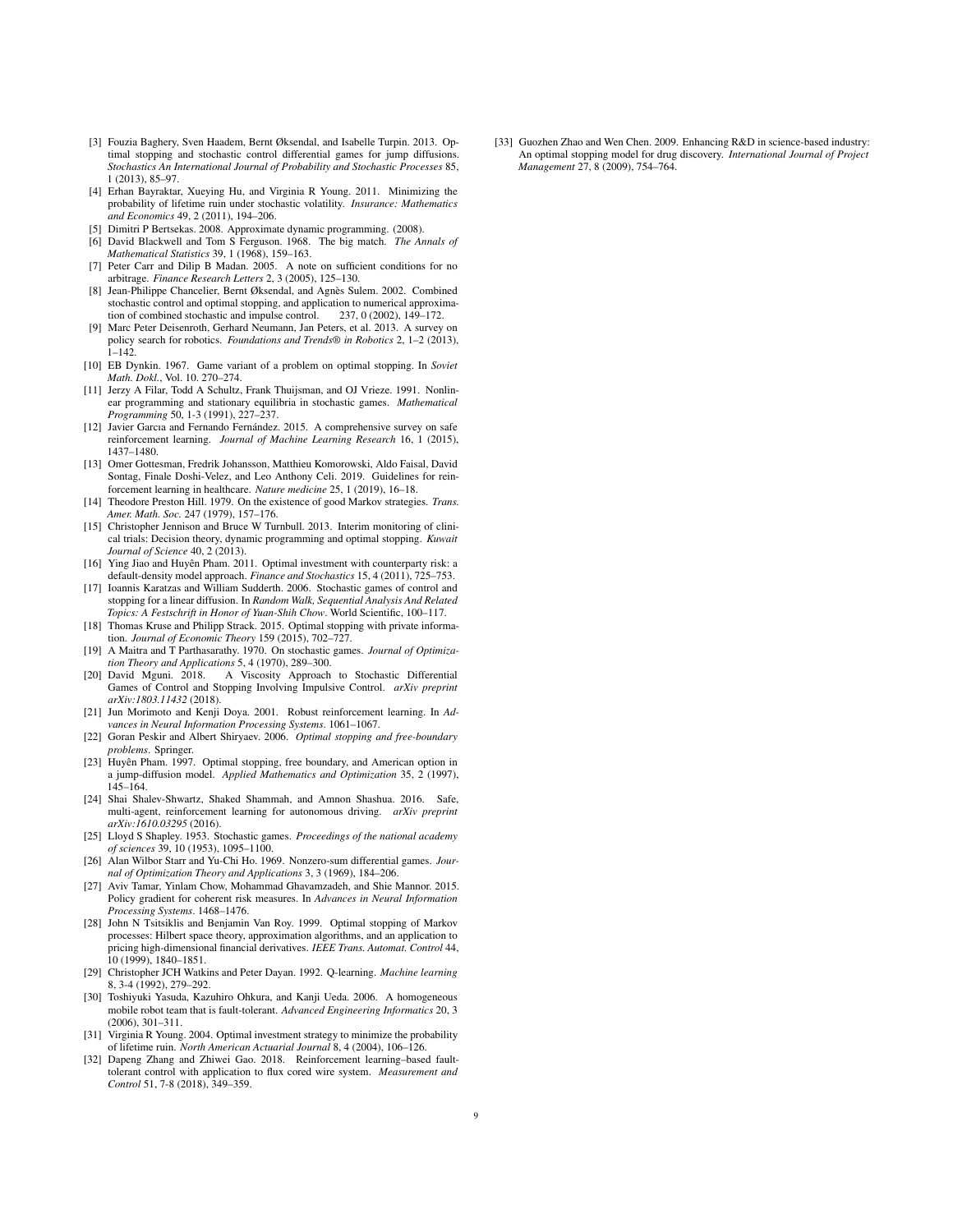# SUPPLEMENTARY MATERIAL APPENDIX

# ADDITIONAL LEMMATA

The following estimates provide bounds on the value  $J^*$  which we use later in the development of the iterative algorithm. We defer the proof of the results to the appendix.

<span id="page-9-5"></span>LEMMA B.4. *Let*  $T : \mathcal{V} \to \mathcal{V}$  *be a contraction mapping in*  $\|\cdot\|$ *and let*  $V^*$  *be a fixed point so that*  $T J^* = J^*$  *then there exists a constant*  $c \in [0, 1]$  *s.th:* 

$$
||J^{\star} - J|| \le (1 - c)^{-1} \epsilon_T(J). \tag{53}
$$

<span id="page-9-6"></span>LEMMA B.5. Let  $T_1 : \mathcal{V} \to \mathcal{V}, T_2 : \mathcal{V} \to \mathcal{V}$  be contraction mappings and suppose there exists vectors  $J_1^{\star}$ ,  $J_2^{\star}$  s.th  $T_1J_1^{\star} = J_1^{\star}$ and  $T_2 J_2^* = J_2^*$  (i.e.  $J_1^*, J_2^*$  are fixed points w.r.t  $T_1$  and  $T_2$  respec*tively) then*  $\exists c_1, c_2 \in [0, 1]$  *s.th:* 

$$
\left\|J_1^{\star}-J_2^{\star}\right\| \leq (1-\{c_1 \wedge c_2\})^{-1} \left(\epsilon_{T_1}(J)-\epsilon_{T_2}(J)\right).
$$

# PROOF OF RESULTS

#### Proof of Lemma [5.1.](#page-4-6)

 $\mathbf{r}$ 

PROOF. We begin by noting the following inequality for any *f* :  $\mathcal{V} \times \mathcal{V} \to \mathbb{R}, g : \mathcal{V} \times \mathcal{V} \to \mathbb{R}$  s.th.  $f, g \in \mathbb{L}$  we have that for all  $b \in \mathcal{V}$ :

$$
\left|\max_{a \in \mathcal{V}} f(a, b) - \max_{a \in \mathcal{V}} g(a, b)\right| \le \max_{a \in \mathcal{V}} |f(a, b) - g(a, b)| \tag{54}
$$

From ([54\)](#page-9-1) we can straightforwardly derive the fact that for any  $b \in$  $\gamma$ :

$$
\left|\min_{a \in \mathcal{V}} f(a, b) - \min_{a \in \mathcal{V}} g(a, b)\right| \le \max_{a \in \mathcal{V}} |f(a, b) - g(a, b)| \tag{55}
$$

(this can be seen by negating each of the functions in ([54\)](#page-9-1) and using the properties of the max operator).

Assume that for any  $b \in \mathcal{V}$  the following inequality holds:

$$
\max_{a \in \mathcal{V}} |f(a, b) - g(a, b)| \le c \tag{56}
$$

Since [\(55](#page-9-2)) holds for any  $b \in \mathcal{V}$  and, by ([54\)](#page-9-1), we have in particular that

$$
\left| \max_{b \in \mathcal{V}} \min_{a \in \mathcal{V}} f(a, b) - \max_{b \in \mathcal{V}} \min_{a \in \mathcal{V}} g(a, b) \right|
$$
  
\n
$$
\leq \max_{b \in \mathcal{V}} \left| \min_{a \in \mathcal{V}} f(a, b) - \min_{a \in \mathcal{V}} g(a, b) \right|
$$
  
\n
$$
\leq \max_{b \in \mathcal{V}} \max_{a \in \mathcal{V}} |f(a, b) - g(a, b)| \leq c
$$
 (57)

whenever [\(56](#page-9-3)) holds which gives the required result.  $□$ 

#### Proof of Lemma [5.6](#page-4-5)

PROOF. The proof uses an application of Lemma [5.2.](#page-4-3)

Part 2 immediately follows from the properties of the max and min operators. It remains only to prove part 1.

We seek to prove that for any  $s \in \mathcal{S}$ , if  $J \leq \overline{J}$  then

$$
\min_{\tau \in \mathcal{T}} \left\{ \max_{a \in A} R_s^a + \gamma \sum_{s' \in \mathcal{S}} P_{ss'}^a J^{\tau, \pi}[s'], G(S_{\tau}) \right\}
$$

$$
- \min_{\tau \in \mathcal{T}} \left\{ \max_{a \in A} R_s^a + \gamma \sum_{s' \in \mathcal{S}} P_{ss'}^a \bar{J}^{\pi}[s'], G(S_{\tau}) \right\} \le 0.
$$

We begin by firstly making the following observations: 1. For any  $x, y, h \in \mathcal{V}$ 

<span id="page-9-4"></span><span id="page-9-0"></span>
$$
x \le y \implies \min\{x, h\} \le \min\{y, h\}.
$$
 (58)

2. For any *f*, *g*, *h*  $\in \mathbb{L}_2$ 

$$
\left| \max_{x \in \mathcal{V}} f(x) - \max_{x \in \mathcal{V}} g(x) \right| \le \max_{x \in \mathcal{V}} |f(x) - g(x)| \tag{59}
$$

Assume that  $J \leq \overline{J}$ , then we observe that

$$
\max_{a \in \mathcal{A}} \left\{ R_s^a + \gamma \sum_{s' \in \mathcal{S}} P_{ss'}^a J^{\tau, \pi}[s'] \right\} - \max_{a \in \mathcal{A}} \left\{ R_s^a + \gamma \sum_{s' \in \mathcal{S}} P_{ss'}^a \bar{J}^{\pi}[s'] \right\}.
$$
  
\n
$$
\leq \gamma \max_{a \in A} \left\{ \sum_{s' \in \mathcal{S}} P_{ss'}^a (J^{\tau, \pi}[s'] - \bar{J}^{\pi}[s']) \right\}
$$
  
\n
$$
= \gamma ((PJ) - (P\bar{J})) \leq J - \bar{J} \leq 0,
$$

where we have used [\(59](#page-9-0)) in the penultimate line. The result immediately follows after applying  $(58)$  $(58)$ . □

#### <span id="page-9-1"></span>Proof of Lemma [5.10](#page-5-9).

<span id="page-9-2"></span>PROOF. The proof is standard, we give the details for the sake of completion. Indeed, using the Tonelli-Fubini theorem and the iterated law of expectations, we have that:

$$
\begin{aligned} ||PJ||^2 &= \mathbb{E}\left[ (P J)^2[s] \right] \\ &= \mathbb{E}\left[ \left( \mathbb{E}\left[ J[s_1] | s \right] \right)^2 \right] \le \mathbb{E}\left[ \mathbb{E}\left[ J^2[s_1] | s \right] \right] = \mathbb{E}\left[ J^2[s_1] \right] = ||J||^2, \end{aligned}
$$

<span id="page-9-3"></span>where we have used Jensen's inequality to generate the inequality. This completes the proof. □

#### Proof of Lemma [B.4](#page-9-5).

PROOF. The proof follows almost immediately from the triangle inequality, indeed for any  $J \in \mathbb{L}_2$ :

$$
||J^{\star} - J|| = ||TJ^{\star} - J|| \le \gamma ||J^{\star} - J|| + ||TJ - J|| \tag{60}
$$

where we have added and subtracted  $TJ$  to produce the inequality. The result then follows after inserting the definition of  $\epsilon_T(J)$ .  $\Box$ 

#### Proof of Lemma [B.5](#page-9-6).

PROOF. The proof follows directly from Lemma [B.4](#page-9-5). Indeed, we observe that for any  $J \in L_2$  we have

$$
||J_1^{\star} - J_2^{\star}|| \le ||J_1^{\star} - J|| + ||J_2^{\star} - J|| \tag{61}
$$

where we have added and subtracted *J* to produce the inequality. The result then follows from Lemma [B.4.](#page-9-5)  $□$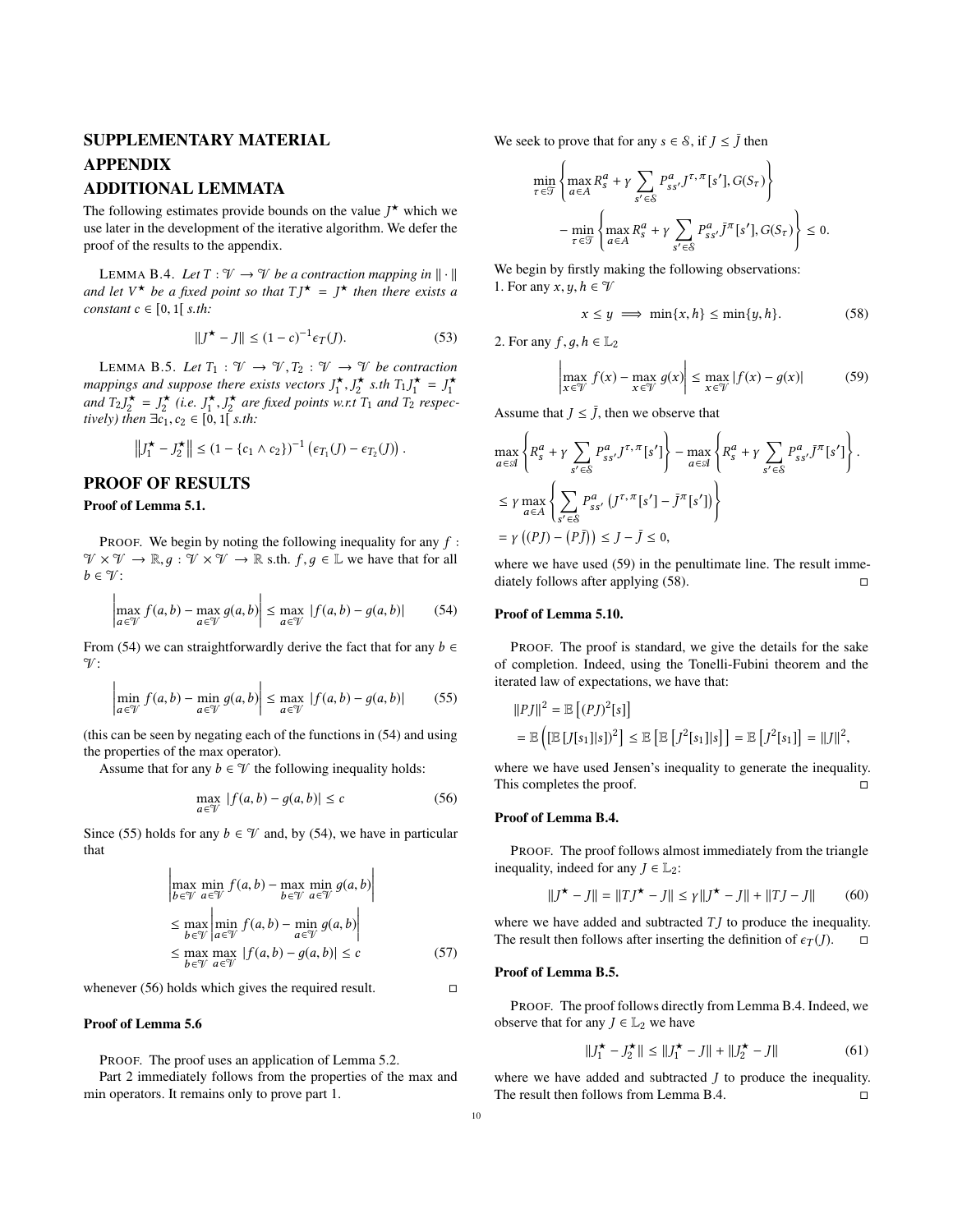The proofs of the results in Sec. 9 are constructed in a similar fashion that in (Bertsekas, 2008) (approximate dynamic programming). However, the analysis incorporates some important departures due to the need to accommodate the actions of two players that operate antagonistically.

We now prove the first of the two results of Sec. 9.

# Proof of Theorem [6.1](#page-7-5).

PROOF. We firstly notice the construction of *τ*ˆ given by

$$
\hat{\tau} = \min\{t | G(s_t) \le Q^{\star}\},\tag{62}
$$

is sensible since we observe that

$$
\min\{t|G(s_t) \leq J^{\star}\}\
$$

$$
= \min\{t|G(s_t) \leq \min\{G(s_t), Q^{\star}(s_t)\}\}
$$

$$
= \min\{t|G(s_t) \leq Q^{\star}\}.
$$

Result 1

Step 1 Our first step is to prove the following bound:

$$
||FQ - F\bar{Q}|| \le \gamma ||Q - \bar{Q}||. \tag{63}
$$

PROOF.

$$
\left\| \max_{a \in \mathcal{A}} R_s^a + \gamma P \min\{G, Q\} - \left( \max_{a \in \mathcal{A}} R_s^a + \gamma P \min\{G, \bar{Q}\} \right) \right\|
$$
  
=  $\gamma \left\| P \min\{G, Q\} - P \min\{G, \bar{Q}\} \right\|$   
 $\leq \gamma \left\| \min\{G, Q\} - \min\{G, \bar{Q}\} \right\|$   
 $\leq \gamma \left\| Q - \bar{Q} \right\|.$ 

which is the required result.  $□$ 

#### Step 2

Our next task is to prove that the quantity  $Q^*$  is a fixed point of *F* and hence we can apply the operator *F* to achieve the approximation of the value.

PROOF. Using the definition of *T* (c.f. (13) we find that:

$$
J^{\star} = TJ^{\star} \iff \max_{a \in \mathcal{A}} R_s^a + \gamma PJ^{\star}
$$
  
= 
$$
\max_{a \in \mathcal{A}} R_s^a + \gamma P \min \left\{ \max_{a \in \mathcal{A}} R_s^a + \gamma PJ, G \right\}
$$
  

$$
\iff
$$
  

$$
Q^{\star} = \max_{a \in \mathcal{A}} R_s^a + \gamma P \min \left\{ Q^{\star}, G \right\}
$$
  

$$
\iff
$$
  

$$
Q^{\star} = FQ^{\star}.
$$

Step 3

We now prove that the operator Π*F* is a contraction on *Q*, that is the following inequality holds:

$$
\left\|\Pi FQ - \Pi F\bar{Q}\right\| \leq \gamma \left\|Q - \bar{Q}\right\|.
$$

PROOF. The proof follows straightforwardly by the properties of a projection mapping:

$$
\left\|\Pi FQ - \Pi F\bar{Q}\right\| \le \left\|FQ - F\bar{Q}\right\| \le \gamma \left\|Q - \bar{Q}\right\|.
$$

Step 4

<span id="page-10-1"></span>
$$
\left\|\Phi r^{\star} - Q^{\star}\right\| \le \frac{1}{\sqrt{1 - \gamma^2}} \left\|\Pi Q^{\star} - Q^{\star}\right\|.
$$
 (64)

The result is proven using the orthogonality of the (orthogonal) projection and by the Pythagorean theorem. Indeed, we have that:

PROOF.

$$
\|\Phi r^{\star} - Q^{\star}\|^2 = \|\Phi r^{\star} - \Pi Q^{\star}\|^2 + \|\Pi Q^{\star} - Q^{\star}\|^2
$$
  
\n
$$
= \|\Pi F \Phi r^{\star} - \Pi Q^{\star}\|^2 + \|\Pi Q^{\star} - Q^{\star}\|^2
$$
  
\n
$$
= \|\Pi F \Phi r^{\star} - \Pi Q^{\star}\|^2 + \|\Pi Q^{\star} - Q^{\star}\|^2
$$
  
\n
$$
\leq \gamma^2 \|\Phi r^{\star} - Q^{\star}\|^2 + \|\Pi Q^{\star} - Q^{\star}\|^2.
$$

Hence, we find that

$$
\left\|\Phi r^{\star} - Q^{\star}\right\| \leq \frac{1}{\sqrt{1-\gamma^2}} \left\|\Pi Q^{\star} - Q^{\star}\right\|,
$$

which is the required result.  $□$ 

Result 2

$$
\mathbb{E}\left[J^{\star}[s]\right] - \mathbb{E}\left[J^{\tilde{\tau},\tilde{\pi}}[s]\right] \le \frac{2}{[(1-\gamma)\sqrt{1-\gamma^2}]} \|\Pi Q^{\star} - Q^{\star}\|.\tag{65}
$$

PROOF. The proof by Jensen's inequality, stationarity and the non-expansive property of *P*. In particular, we have

$$
\mathbb{E}\left[J^{\star}[s]\right] - \mathbb{E}\left[J^{\tilde{\tau},\tilde{\pi}}[s]\right]
$$
\n
$$
= \mathbb{E}\left[PJ^{\star}[s]\right] - \mathbb{E}\left[PJ^{\tilde{\tau},\tilde{\pi}}[s]\right]
$$
\n
$$
\leq \left|\mathbb{E}\left[PJ^{\star}[s]\right] - \mathbb{E}\left[PJ^{\tilde{\tau},\tilde{\pi}}[s]\right]\right|
$$
\n
$$
\leq \|PJ - PJ^{\tilde{\tau},\tilde{\pi}}\|.
$$
\n(66)

Inserting the definitions of  $Q^*$  and  $\tilde{Q}$  into [\(66](#page-10-0)) then gives:

<span id="page-10-0"></span>
$$
\mathbb{E}\left[J^{\star}[s]\right] - \mathbb{E}\left[J^{\tilde{\tau},\tilde{\pi}}[s]\right] \leq \frac{1}{\gamma} \|Q^{\star} - \tilde{Q}\|.
$$
 (67)

It remains therefore to place a bound on the term  $\mathcal{Q}^{\star} - \tilde{Q}$ . We observe that by the triangle inequality and the fixed point properties of *F* on *Q* and  $\tilde{F}$  on  $\tilde{Q}$  we have

$$
\|\mathcal{Q}^{\star} - \tilde{\mathcal{Q}}\| \le \|\mathcal{Q}^{\star} - F(\Phi r^{\star})\| + \|\tilde{\mathcal{Q}} - F(\Phi r^{\star})\| \tag{68}
$$

$$
\leq \gamma \left\{ \left\| \mathcal{Q}^{\star} - \Phi r^{\star} \right\| + \left\| \tilde{\mathcal{Q}} - \Phi r^{\star} \right\| \right\} \tag{69}
$$

$$
\leq \gamma \left\{2\|Q^\star - \Phi r^\star\| + \|Q^\star - \tilde{Q}\|\right\}.\tag{70}
$$

So that:

$$
\|Q^{\star} - \tilde{Q}\| \le \frac{2\gamma}{1 - \gamma} \|Q^{\star} - \Phi r^{\star}\|.
$$
 (71)

The result then follows after substituting the result of step 4 ([64\)](#page-10-1). □

Let us now define the following quantity:

$$
HQ(s) := \begin{cases} G(s) & \text{if } G(s) \le (\Phi r^*) (s) \\ Q(s) & \text{otherwise,} \end{cases}
$$
(72)

 $\Box$ 

 $\Box$